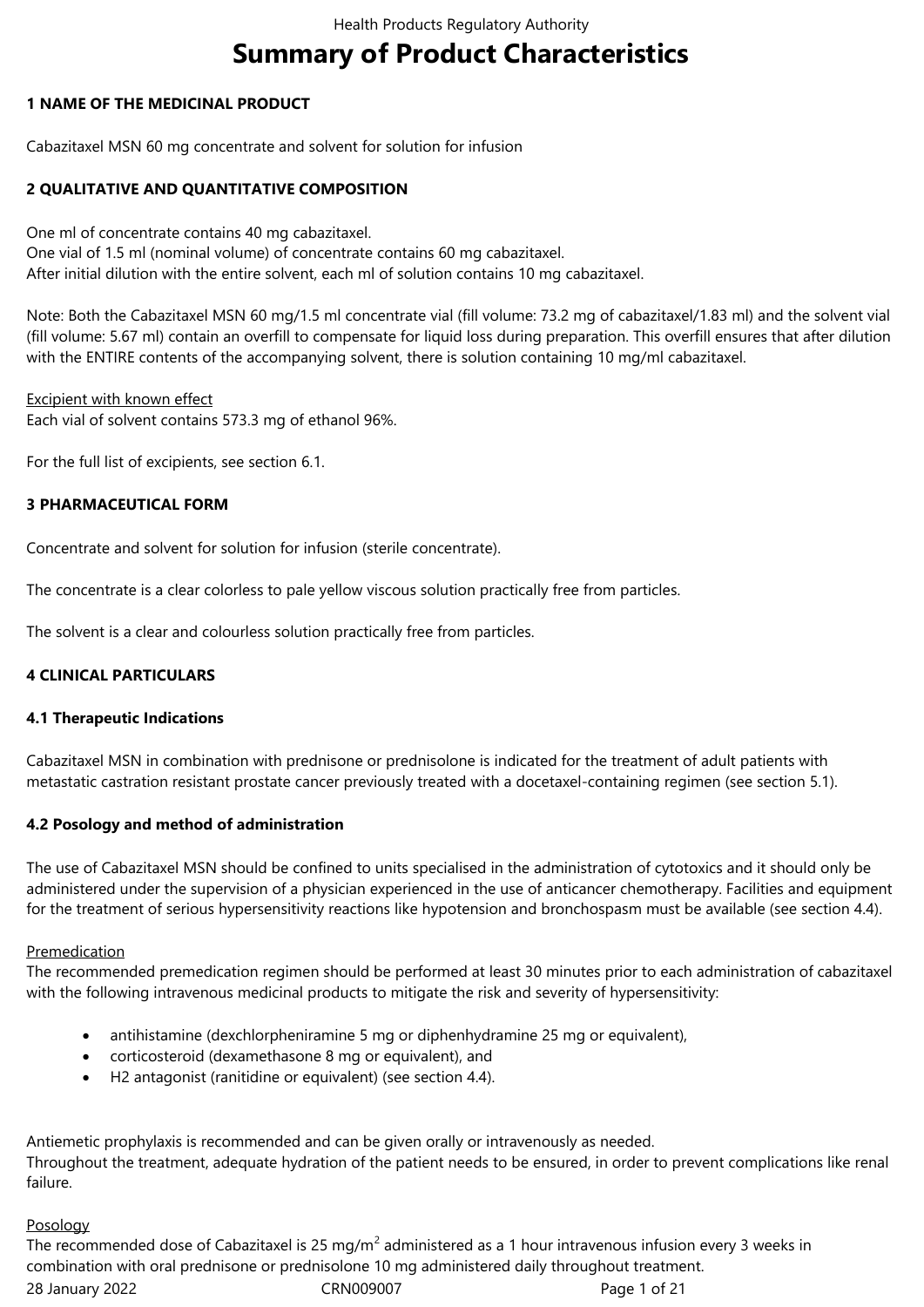### *Dose adjustments*

Dose modifications should be made if patients experience the following adverse reactions (Grades refer to Common Terminology Criteria for Adverse Events [CTCAE 4.0]):

| Table 1 - Recommended dose modifications for adverse reaction in patients treated with cabazitaxel |  |
|----------------------------------------------------------------------------------------------------|--|
|----------------------------------------------------------------------------------------------------|--|

| <b>Adverse reactions</b>                                          | <b>Dose modification</b>                                                                                                                                                                               |
|-------------------------------------------------------------------|--------------------------------------------------------------------------------------------------------------------------------------------------------------------------------------------------------|
| Prolonged grade $\geq$ 3 neutropenia (longer than 1 week) despite | Delay treatment until neutrophil count is $>1,500$ cells/mm <sup>3</sup> ,                                                                                                                             |
| appropriate treatment including G-CSF                             | then reduce cabazitaxel dose from 25 mg/m <sup>2</sup> to 20 mg/m <sup>2</sup> .                                                                                                                       |
| Febrile neutropenia or neutropenic infection                      | Delay treatment until improvement or resolution, and until<br>neutrophil count is $>1,500$ cells/mm <sup>3</sup> , then reduce<br>cabazitaxel dose from 25 mg/m <sup>2</sup> to 20 mg/m <sup>2</sup> . |
| Grade ≥3 diarrhoea or persisting diarrhoea despite appropriate    | Delay treatment until improvement or resolution, then                                                                                                                                                  |
| treatment, including fluid and electrolytes replacement           | reduce cabazitaxel dose from 25 mg/m <sup>2</sup> to 20 mg/m <sup>2</sup> .                                                                                                                            |
| Grade >2 peripheral neuropathy                                    | Delay treatment until improvement, then reduce<br>cabazitaxel dose from 25 mg/m <sup>2</sup> to 20 mg/m <sup>2</sup> .                                                                                 |

If patients continue to experience any of these reactions at 20 mg/m<sup>2</sup>, further dose reduction to 15 mg/m<sup>2</sup> or discontinuation of cabazitaxel may be considered. Data in patients below the 20 mg/m<sup>2</sup> dose are limited.

# *Special populations*

# *Patients with hepatic impairment*

Cabazitaxel is extensively metabolised by the liver. Patients with mild hepatic impairment (total bilirubin >1 to  $\leq$ 1.5 x upper limit of normal (ULN) or Aspartate Aminotransferase (AST-) > 1.5 x ULN), should have cabazitaxel dose reduced to 20 mg/m<sup>2</sup>. Administration of cabazitaxel to patients with mild hepatic impairment should be undertaken with caution and close monitoring of safety.

Cabazitaxel MSN should not be given to patients with moderate and severe hepatic impairment (total bilirubin >1.5 x ULN) (see sections 4.3, 4.4 and 5.2).

### *Patients with renal impairment*

Cabazitaxel is minimally excreted through the kidney. No dose adjustment is necessary in patients with renal impairment, not requiring hemodialysis. Patients presenting end stage renal disease (creatinine clearance (CL<sub>CR</sub>< 15 mL/min/1.73 m<sup>2</sup>), by their condition and the limited amount of data available should be treated with caution and monitored carefully during treatment (see sections 4.4 and 5.2).

### *Elderly*

No specific dose adjustment for the use of cabazitaxel in elderly patients is recommended (see also sections 4.4, 4.8 and 5.2).

# *Concomitant medicinal products use*

Concomitant medicinal products that are strong inducers or strong inhibitors of CYP3A should be avoided. However, if patients require co-administration of a strong CYP3A inhibitor, a 25% cabazitaxel dose reduction should be considered (see sections 4.4 and 4.5).

### *Paediatric population*

There is no relevant use of Cabazitaxel in the paediatric population.

The safety and the efficacy of Cabazitaxel in children and adolescents below 18 years of age have not been established (see section 5.1).

### Method of administration

Cabazitaxel is for intravenous use. For instructions on preparation and administration of the medicinal product, see section 6.6. PVC infusion containers and polyurethane infusion sets should not be used. Cabazitaxel must not be mixed with any other medicinal products than those mentioned in section 6.6.

### **4.3 Contraindications**

Hypersensitivity to cabazitaxel, to other taxanes, to polysorbate 80 or to any of the excipients listed in section 6.1.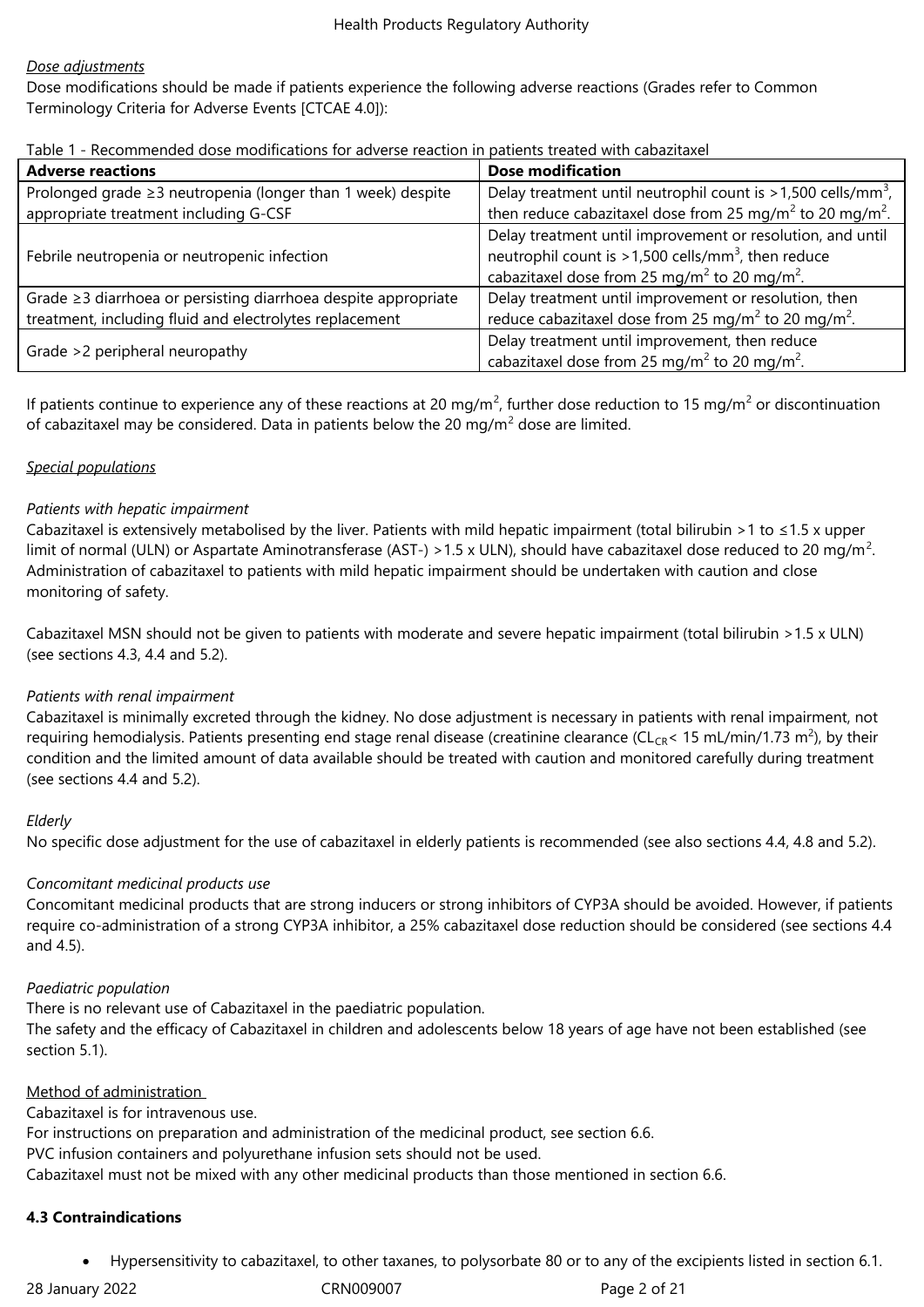- Neutrophil counts less than 1,500/mm<sup>3</sup>.
- Moderate and severe hepatic impairment (total bilirubin > 1.5 x ULN).
- Concomitant vaccination with yellow fever vaccine (see section 4.5).

# **4.4 Special warnings and precautions for use**

# Hypersensitivity reactions

All patients should be pre-medicated prior to the initiation of the infusion of cabazitaxel (see section 4.2). Patients should be observed closely for hypersensitivity reactions especially during the first and second infusions. Hypersensitivity reactions may occur within a few minutes following the initiation of the infusion of cabazitaxel, thus facilities and equipment for the treatment of hypotension and bronchospasm should be available. Severe reactions can occur and may include generalised rash/erythema, hypotension and bronchospasm. Severe hypersensitivity reactions require immediate discontinuation of cabazitaxel and appropriate therapy. Patients with a hypersensitivity reaction must stop treatment with Cabazitaxel (see section 4.3).

# Bone marrow suppression

Bone marrow suppression manifested as neutropenia, anaemia, thrombocytopenia, or pancytopenia may occur (see "Risk of neutropenia" and "Anaemia" in section 4.4 below).

# Risk of neutropenia

Patients treated with cabazitaxel may receive prophylactic G-CSF, as per American Society of Clinical Oncology (ASCO) guidelines and/or current institutional guidelines, to reduce the risk or manage neutropenia complications (febrile neutropenia, prolonged neutropenia or neutropenic infection). Primary prophylaxis with G-CSF should be considered in patients with high-risk clinical features (age >65 years, poor performance status, previous episodes of febrile neutropenia, extensive prior radiation ports, poor nutritional status, or other serious comorbidities) that predispose them to increased complications from prolonged neutropenia. The use of G-CSF has been shown to limit the incidence and severity of neutropenia.

Neutropenia is the most common adverse reaction of cabazitaxel (see section 4.8). Monitoring of complete blood counts is essential on a weekly basis during cycle 1 and before each treatment cycle thereafter so that the dose can be adjusted, if needed.

The dose should be reduced in case of febrile neutropenia, or prolonged neutropenia despite appropriate treatment (see section 4.2).

Patients should be re-treated only when neutrophils recover to a level ≥1,500/mm<sup>3</sup> (see section 4.3).

# Gastrointestinal disorders

Symptoms such as abdominal pain and tenderness, fever, persistent constipation, diarrhoea, with or without neutropenia, may be early manifestations of serious gastrointestinal toxicity and should be evaluated and treated promptly. Cabazitaxel treatment delay or discontinuation may be necessary.

# *Risk of nausea, vomiting, diarrhoea and dehydration*

If patients experience diarrhoea following administration of cabazitaxel they may be treated with commonly used anti-diarrhoeal medicinal products. Appropriate measures should be taken to re-hydrate patients. Diarrhoea can occur more frequently in patients that have received prior abdomino-pelvic radiation. Dehydration is more common in patients aged 65 or older. Appropriate measures should be taken to rehydrate patients and to monitor and correct serum electrolyte levels, particularly potassium. Treatment delay or dose reduction may be necessary for grade ≥3 diarrhoea (see section 4.2). If patients experience nausea or vomiting, they may be treated with commonly used anti-emetics.

# *Risk of serious gastrointestinal reactions*

Gastrointestinal (GI) hemorrhage and perforation, ileus, colitis, including fatal outcome, have been reported in patients treated with cabazitaxel (see section 4.8). Caution is advised with treatment of patients most at risk of developing gastrointestinal complications: those with neutropenia, the elderly, concomitant use of NSAIDs, anti-platelet therapy or anti-coagulants, and patients with a prior history of pelvic radiotherapy or gastrointestinal disease, such as ulceration and GI bleeding.

# Peripheral neuropathy

Cases of peripheral neuropathy, peripheral sensory neuropathy (e.g., paraesthesias, dysaesthesias) and peripheral motor neuropathy have been observed in patients receiving cabazitaxel. Patients under treatment with cabazitaxel should be advised to inform their doctor prior to continuing treatment if symptoms of neuropathy such as pain, burning, tingling, numbness, or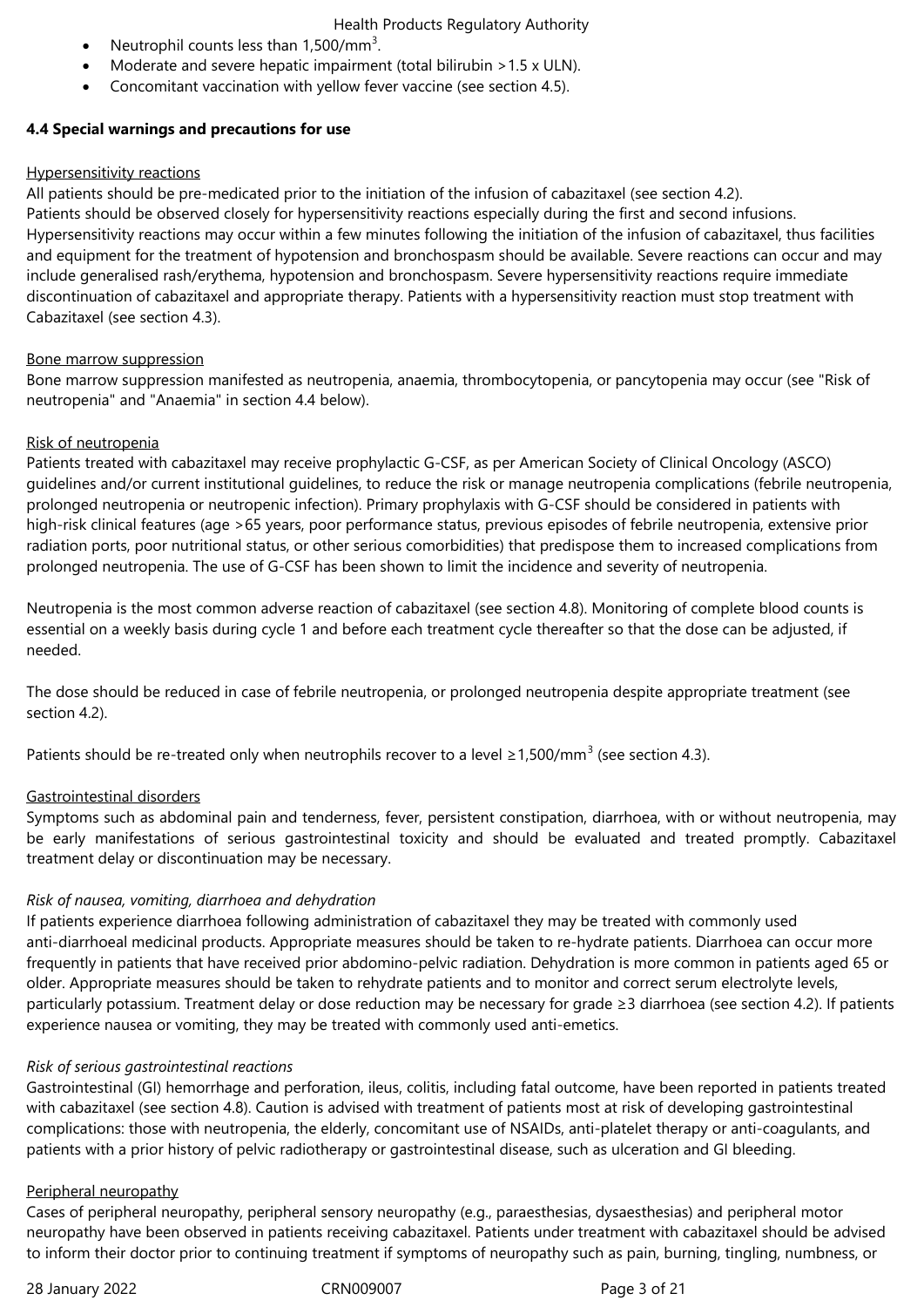weakness develop. Physicians should assess for the presence or worsening of neuropathy before each treatment. Treatment should be delayed until improvement of symptoms. The dose of cabazitaxel should be reduced from 25 mg/m<sup>2</sup> to 20 mg/m<sup>2</sup> for persistent grade  $\geq 2$  peripheral neuropathy (see section 4.2).

# Anaemia

Anaemia has been observed in patients receiving cabazitaxel (see section 4.8). Haemoglobin and haematocrit should be checked before treatment with cabazitaxel and if patients exhibit signs or symptoms of anaemia or blood loss. Caution is recommended in patients with haemoglobin <10 g/dl and appropriate measures should be taken as clinically indicated.

# Risk of renal failure

Renal disorders, have been reported in association with sepsis, severe dehydration due to diarrhoea, vomiting and obstructive uropathy. Renal failure including cases with fatal outcome has been observed. Appropriate measures should be taken to identify the cause and intensively treat the patients if this occurs.

Adequate hydration should be ensured throughout treatment with cabazitaxel. The patient should be advised to report any significant change in daily urinary volume immediately. Serum creatinine should be measured at baseline, with each blood count and whenever the patient reports a change in urinary output. Cabazitaxel treatment should be discontinued in case of any degradation of renal function to renal failure ≥CTCAE 4.0 Grade 3.

# Respiratory disorders

Interstitial pneumonia/pneumonitis and interstitial lung disease have been reported and may be associated with fatal outcome (see section 4.8).

If new or worsening pulmonary symptoms develop, patients should be closely monitored, promptly investigated, and appropriately treated. Interruption of cabazitaxel therapy is recommended until diagnosis is available. Early use of supportive care measures may help improve the condition. The benefit of resuming cabazitaxel treatment must be carefully evaluated.

# Risk of cardiac arrhythmias

Cardiac arrhythmias have been reported, most commonly tachycardia and atrial fibrillation (see section 4.8).

# Elderly

Elderly people (≥65 years of age) may be more likely to experience certain adverse reactions including neutropenia and febrile neutropenia (see section 4.8).

# Patients with liver impairment

Treatment with Cabazitaxel MSN is contraindicated in patients with moderate and severe hepatic impairment (total bilirubin > 1.5 x ULN) (see sections 4.3 and 5.2).

Dose should be reduced for patients with mild (total bilirubin >1 to  $\leq$ 1.5 x ULN or AST >1.5 x ULN), hepatic impairment (see sections 4.2 and 5.2).

### **Interactions**

Co-administration with strong CYP3A inhibitors should be avoided since they may increase the plasma concentrations of cabazitaxel (see sections 4.2 and 4.5). If co-administration with a strong CYP3A inhibitor cannot be avoided, close monitoring for toxicity and a cabazitaxel dose reduction should be considered (see sections 4.2 and 4.5).

Co-administration with strong CYP3A inducers should be avoided since they may decrease plasma concentrations of cabazitaxel (see sections 4.2 and 4.5).

### **Excipients**

This medicine contains 573 mg of alcohol (ethanol) in each solvent vial. The amount in the dose of this medicine is equivalent to less than 11 ml beer or 5 ml wine. The small amount of alcohol in this medicine will not have any noticeable effects. However, special precaution needs to be taken in high-risk groups such as patients with liver disease, epilepsy and patients with the history of alcoholism.

Polysorbates can have an effect on your circulation and heart (e.g., low blood pressure, heart beat changes).

# **4.5 Interaction with other medicinal products and other forms of interactions**

*In vitro* studies have shown that cabazitaxel is mainly metabolised through CYP3A (80% to 90%) (seesection 5.2).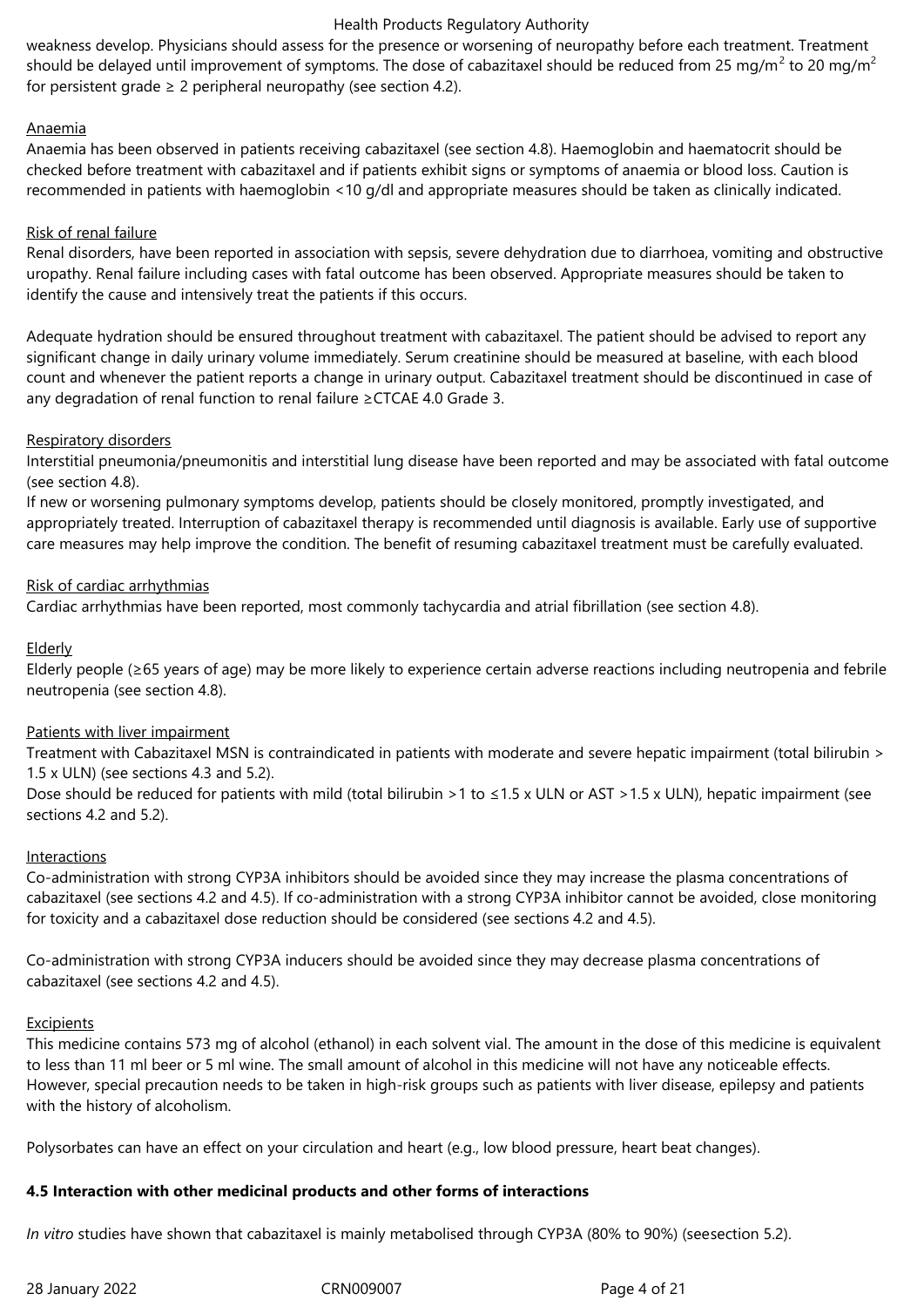# CYP3A inhibitors

Repeated administration of ketoconazole (400 mg once daily), a strong CYP3A inhibitor, resulted in a 20% decrease in cabazitaxel clearance corresponding to a 25% increase in AUC. Therefore concomitant administration of strong CYP3A inhibitors (e.g., ketoconazole, itraconazole, clarithromycin, indinavir, nefazodone, nelfinavir, ritonavir, saquinavir, telithromycin, voriconazole) should be avoided as an increase of plasma concentrations of cabazitaxel may occur (see sections 4.2 and 4.4).

Concomitant administration of aprepitant, a moderate CYP3A inhibitor, had no effect on cabazitaxel clearance.

### CYP3A inducers

Repeated administration of rifampin (600 mg once daily), a strong CYP3A inducer, resulted in an increase in cabazitaxel clearance of 21% corresponding to a decrease in AUC of 17%.

Therefore concomitant administration of strong CYP3A inducers (e.g., phenytoin, carbamazepine, rifampin, rifabutin, rifapentin, phenobarbital) should be avoided as a decrease of plasma concentrations of cabazitaxel may occur (see sections 4.2 and 4.4). In addition, patients should also refrain from taking St. John's Wort.

# OATP1B1

In vitro, cabazitaxel has also been shown to inhibit the transport proteins of the Organic Anion Transport Polypeptides OATP1B1. The risk of interaction with OATP1B1 substrates (e.g. statins, valsartan, repaglinide) is possible, notably during the infusion duration (1 hour) and up to 20 minutes after the end of the infusion. A time interval of 12 hours is recommended before the infusion and at least 3 hours after the end of infusion before administering the OATP1B1 substrates.

# Vaccinations

Administration of live or live-attenuated vaccines in patients immunocompromised by chemotherapeutic agents may result in serious or fatal infections. Vaccination with a live attenuated vaccine should be avoided in patients receiving cabazitaxel. Killed or inactivated vaccines may be administered; however, the response to such vaccines may be diminished.

# **4.6 Fertility, pregnancy and lactation**

### **Pregnancy**

There are no data from the use of cabazitaxel in pregnant women. Studies in animals have shown reproductive toxicity at maternotoxic doses (see section 5.3) and that cabazitaxel crosses the placenta barrier (see section 5.3). As with other cytotoxic medicinal products, cabazitaxel may cause foetal harm in exposed pregnant women.

Cabazitaxel is not recommended during pregnancy and in women of childbearing potential not using contraception.

### Breast-feeding

Available pharmacokinetics data in animals have shown excretion of cabazitaxel and its metabolites in milk (see section 5.3). A risk to the breast-feeding child cannot be excluded.

Cabazitaxel should not be used during breast-feeding.

### Fertility

Animal studies showed that cabazitaxel affected reproductive system in male rats and dogs without any functional effect on fertility (see section 5.3). Nevertheless, considering the pharmacological activity of taxanes, their genotoxic potential and effect of several compounds of this class on fertility in animal studies, effect on male fertility could not be excluded in human.

Due to potential effects on male gametes and to potential exposure via seminal liquid, men treated with cabazitaxel should use effective contraception throughout treatment and are recommended to continue this for up to 6 months after the last dose of cabazitaxel. Due to potential exposure via seminal liquid, men treated with cabazitaxel should prevent contact with the ejaculate by another person throughout treatment. Men being treated with cabazitaxel are advised to seek advice on conservation of sperm prior to treatment.

### **4.7 Effects on ability to drive and use machines**

Cabazitaxel has a moderate influence on the ability to drive and use machines as it may cause fatigue and dizziness. Patients should be advised not to drive or use machines if they experience these adverse reactions during treatment.

# **4.8 Undesirable effects**

28 January 2022 CRN009007 Page 5 of 21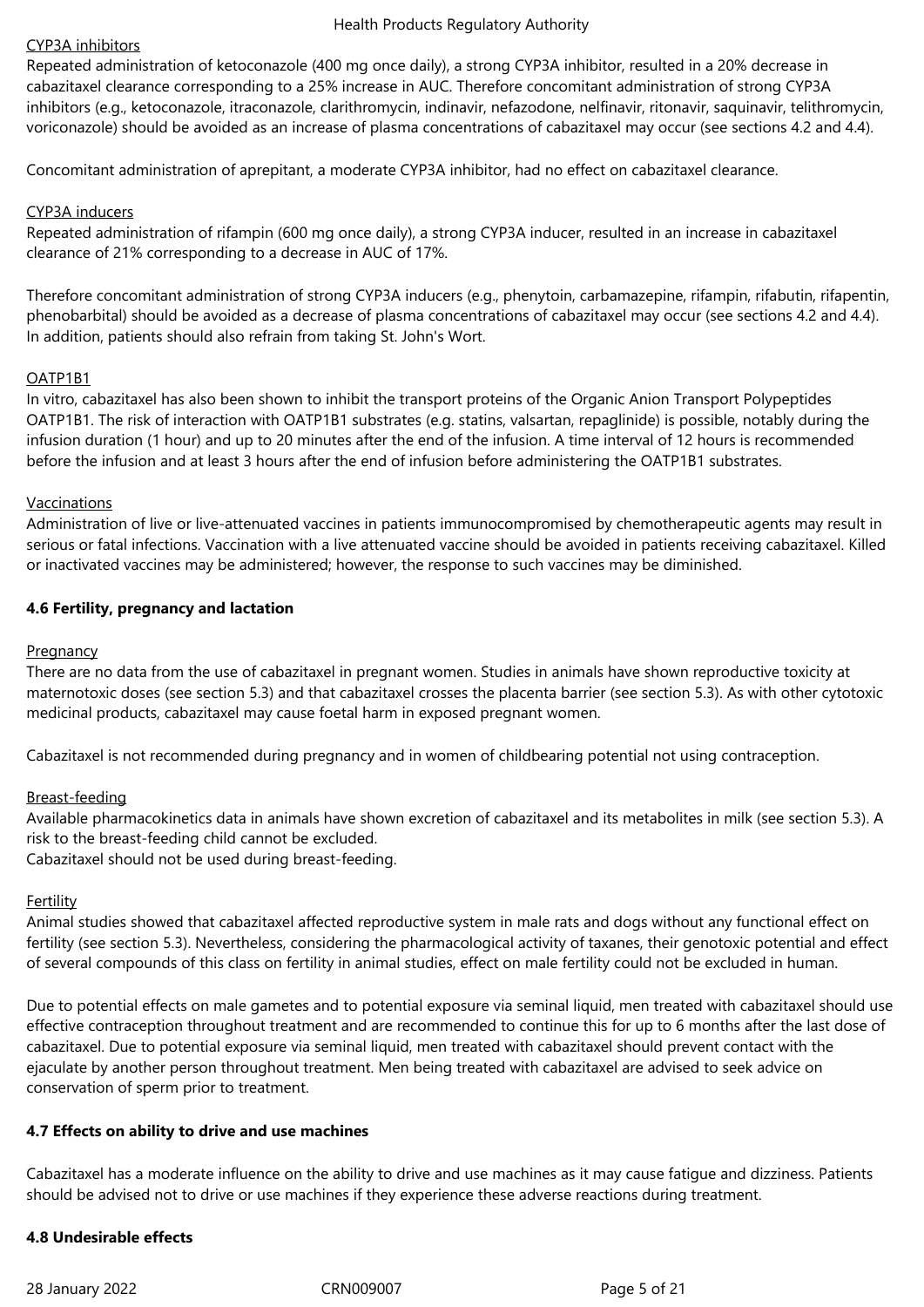# Summary of safety profile

The safety of cabazitaxel in combination with prednisone or prednisolone was evaluated in 3 randomized, open label, controlled studies (TROPIC, PROSELICA and CARD), totaling 1092 patients with metastatic castration resistant prostate cancer who were treated with 25 mg/m<sup>2</sup> cabazitaxel once every 3 weeks. Patients received a median of 6 to 7 cycles of cabazitaxel.

The incidences from the pooled analysis of these 3 trials are presented below and in the tabulated list. The most common all grades adverse reactions were anaemia (99.0%), leukopenia (93.0%), neutropenia (87.9%), thrombocytopenia (41.1%), diarrhoea (42.1%), fatigue (25.0%) and asthenia (15.4%).The most common grade ≥3 adverse reactions occurring in at least 5% of patients were neutropenia (73.1%), leukopenia (59.5%), anaemia (12.0%), febrile neutropenia (8.0%) and diarrhoea (4.7%).

Discontinuation of treatment due to adverse reactions occurred with similar frequencies across the 3 studies (18.3% in TROPIC, 19.5% in PROSELICA and 19.8% in CARD) in patients receiving cabazitaxel. The most common adverse reactions (> 1.0%) leading to cabazitaxel discontinuation were hematuria, fatigue and neutropenia.

# Tabulated list of adverse reactions

Adverse reactions are listed in table 2 according to MedDRA system organ class and frequency categories. Within each frequency grouping, adverse reactions are presented in order of decreasing seriousness. Intensity of the adverse reactions is graded according to CTCAE 4.0 (grade  $\geq 3 = G \geq 3$ ). Frequencies are based on all grades and defined as: very common ( $\geq 1/10$ ), common (≥1/100 to <1/10); uncommon (≥1/1,000 to <1/100); rare (≥1/10,000 to <1/1,000); very rare (<1/10,000); not known (cannot be estimated from the available data).

| <b>System Organ Class</b>               | All grades n (%)<br><b>Adverse reaction</b> |                    |          | Grade $\geq$ 3 n (%) |            |
|-----------------------------------------|---------------------------------------------|--------------------|----------|----------------------|------------|
|                                         |                                             | <b>Very common</b> | Common   | <b>Uncommon</b>      |            |
| Infections and infestations             | Neutropenic infection/sepsis*               |                    | 48 (4.4) |                      | 42 (3.8)   |
|                                         | Septic shock                                |                    |          | 10(0.9)              | 10(0.9)    |
|                                         | Sepsis                                      |                    | 13(1.2)  |                      | 13(1.2)    |
|                                         | Cellulitis                                  |                    |          | 8(0.7)               | 3(0.3)     |
|                                         | Urinary tract infection                     |                    | 103(9.4) |                      | 19(1.7)    |
|                                         | Influenza                                   |                    | 22(2.0)  |                      | 0          |
|                                         | Cystitis                                    |                    | 22(2.0)  |                      | 2(0.2)     |
|                                         | Upper respiratory tract infection           |                    | 23(2.1)  |                      | 0          |
|                                         | Herpes zoster                               |                    | 14(1.3)  |                      | 0          |
|                                         | Candidiasis                                 |                    | 11(1.0)  |                      | $1(0.1)$   |
| Blood and lymphatic system<br>disorders | Neutropeniaa*                               | 950 (87.9)         |          |                      | 790 (73.1) |
|                                         | Anaemia a                                   | 1073 (99.0)        |          |                      | 130 (12.0) |
|                                         | Leukopeniaa                                 | 1008 (93.0)        |          |                      | 645 (59.5) |
|                                         | Thrombocytopeniaa                           | 478 (44.1)         |          |                      | 44 (4.1)   |
|                                         | Febrile neutropenia                         |                    | 87(8.0)  |                      | 87(8.0)    |

Table 2: Reported adverse reactions and haematological abnormalities with cabazitaxel in combination with prednisone or prednisolone from pooled analysis (n=1092)

| <b>System Organ Class</b>          | <b>Adverse reaction</b> | All grades n (%)   |            |                 | Grade $\geq$ 3 n (%) |
|------------------------------------|-------------------------|--------------------|------------|-----------------|----------------------|
|                                    |                         | <b>Very common</b> | Common     | <b>Uncommon</b> |                      |
| Immune system disorders            | Hypersensitivity        |                    |            | 7(0.6)          | 0                    |
| Metabolism and nutrition disorders | Decreased<br>appetite   | 192 (17.6)         |            |                 | 11(1.0)              |
|                                    | Dehydration             |                    | 27(2.5)    |                 | 11(1.0)              |
|                                    | Hyperglycaemia          |                    | 11(1.0)    |                 | 7(0.6)               |
|                                    | Hypokalemia             |                    |            | 8(0.7)          | 2(0.2)               |
| Psychiatric disorders              | Insomnia                |                    | 45(4.1)    |                 | 0                    |
|                                    | Anxiety                 |                    | 13(1.2)    |                 | 0                    |
|                                    | Confusional state       |                    | 12(1.1)    |                 | 2(0.2)               |
| Nervous system disorders           | Dysgeusia               |                    | 64 (5.9)   |                 | 0                    |
|                                    | Taste disorder          |                    | 56 $(5.1)$ |                 | $\Omega$             |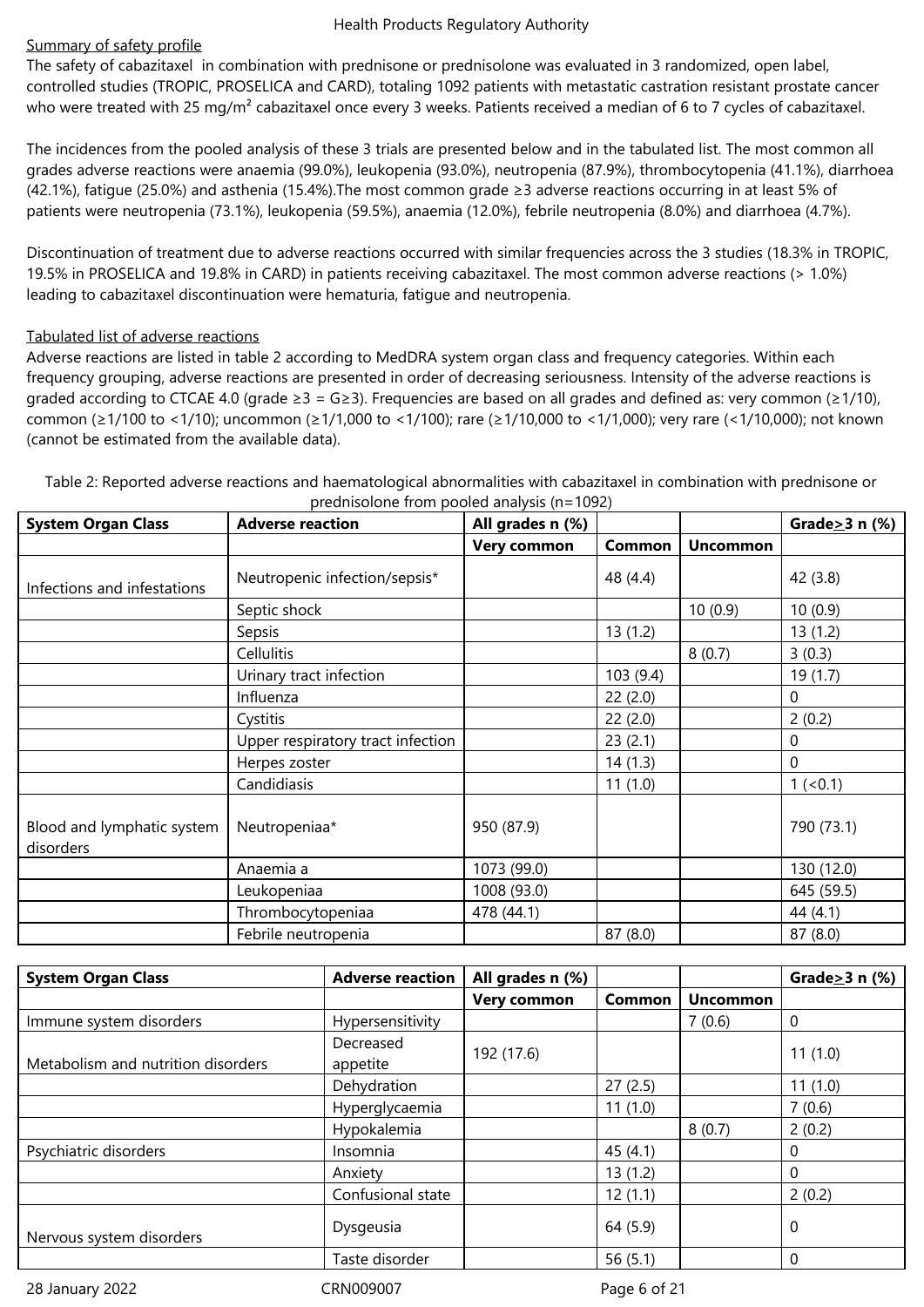|  | Health Products Regulatory Authority |
|--|--------------------------------------|
|--|--------------------------------------|

|                                        | Health Frouncis Regulatory Authority |                    |          |                 |                      |
|----------------------------------------|--------------------------------------|--------------------|----------|-----------------|----------------------|
|                                        | Neuropathy                           |                    | 40(3.7)  |                 | 2(0.2)               |
|                                        | peripheral<br>Peripheral             |                    |          |                 |                      |
|                                        | sensory                              |                    | 89 (8.2) |                 | 6(0.5)               |
|                                        | neuropathy                           |                    |          |                 |                      |
|                                        | Polyneuropathy                       |                    |          | 9(0.8)          | 2(0.2)               |
|                                        | Paraesthesia                         |                    | 46 (4.2) |                 | $\overline{0}$       |
|                                        | Hypoaesthesia                        |                    | 18(1.6)  |                 | $1 (-0.1)$           |
|                                        | <b>Dizziness</b>                     |                    | 63(5.8)  |                 | 0                    |
|                                        | Headache                             |                    | 56(5.1)  |                 | 1 (< 0.1)            |
|                                        | Lethargy                             |                    | 15(1.4)  |                 | 1 (< 0.1)            |
|                                        | Sciatica                             |                    |          | 9(0.8)          | 1 (< 0.1)            |
| Eye disorders                          | Conjunctivitis                       |                    | 11(1.0)  |                 | 0                    |
|                                        | Lacrimation                          |                    | 22(2.0)  |                 | 0                    |
|                                        | increased                            |                    |          |                 |                      |
| Ear and labyrinth disorders            | Tinnitus                             |                    |          | 7(0.6)          | $\overline{0}$       |
| Cardiac disorders*                     | Vertigo<br>Atrial fibrillation       |                    | 15(1.4)  |                 | 1 (< 0.1)            |
|                                        | Tachycardia                          |                    | 14(1.3)  |                 | 5(0.5)<br>1 (< 0.1)  |
|                                        |                                      |                    | 11(1.0)  |                 |                      |
| Vascular disorders                     | Hypotension                          |                    | 38(3.5)  |                 | 5(0.5)               |
|                                        | Deep vein                            |                    | 12(1.1)  |                 | 9(0.8)               |
|                                        | thrombosis                           |                    |          |                 |                      |
|                                        | Hypertension                         |                    | 29(2.7)  |                 | 12(1.1)              |
|                                        | Orthostatic<br>hypotension           |                    |          | 6(0.5)          | 1 (< 0.1)            |
|                                        | Hot flush                            |                    | 23(2.1)  |                 | $1 (-0.1)$           |
|                                        | Flushing                             |                    |          | 9(0.8)          | 0                    |
| Respiratory, thoracic and mediastinal  | Dyspnoea                             |                    | 97 (8.9) |                 | 9(0.8)               |
| disorders                              | Cough                                |                    | 79 (7.2) |                 | 0                    |
|                                        | Oropharyngeal                        |                    |          |                 |                      |
|                                        | pain                                 |                    | 26(2.4)  |                 | 1 (< 0.1)            |
|                                        | Pneumonia                            |                    | 26(2.4)  |                 | 16(1.5)              |
|                                        | Pulmonary                            |                    | 30(2.7)  |                 | 23(2.1)              |
|                                        | embolism                             |                    |          |                 |                      |
| Gastrointestinal disorders             | Diarrhoea                            | 460 (42.1)         |          |                 | 51 $(4.7)$           |
|                                        | Nausea                               | 347 (31.8)         |          |                 | 14(1.3)              |
|                                        | Vomiting                             | 207 (19.0)         |          |                 | 14(1.3)              |
|                                        | Constipation                         | 202 (18.5)         |          |                 | 8(0.7)               |
|                                        | Abdominal pain                       |                    | 105(9.6) |                 | 15(1.4)              |
|                                        | Dyspepsia                            |                    | 53 (4.9) |                 | $\boldsymbol{0}$     |
|                                        | Abdominal pain<br>upper              |                    | 46 (4.2) |                 | 1 (< 0.1)            |
|                                        | Haemorrhoids                         |                    | 22(2.0)  |                 | $\mathbf 0$          |
|                                        | Gastroesophageal                     |                    | 26(2.4)  |                 | 1 (< 0.1)            |
| <b>System Organ Class</b>              | <b>Adverse reaction</b>              | All grades n (%)   |          |                 | Grade $\geq$ 3 n (%) |
|                                        |                                      | <b>Very common</b> | Common   | <b>Uncommon</b> |                      |
|                                        | reflux disease                       |                    |          |                 |                      |
|                                        | Rectal                               |                    | 14(1.3)  |                 | 4(0.4)               |
|                                        | haemorrhage                          |                    |          |                 |                      |
|                                        | Dry mouth                            |                    | 19(1.7)  |                 | 2(0.2)               |
|                                        | Abdominal<br>distension              |                    | 14(1.3)  |                 | 1 (< 0.1)            |
|                                        | Stomatitis                           |                    | 46 (4.2) |                 | 2(0.2)               |
| Skin and subcutaneous tissue disorders | Alopecia                             |                    | 80(7.3)  |                 | $\boldsymbol{0}$     |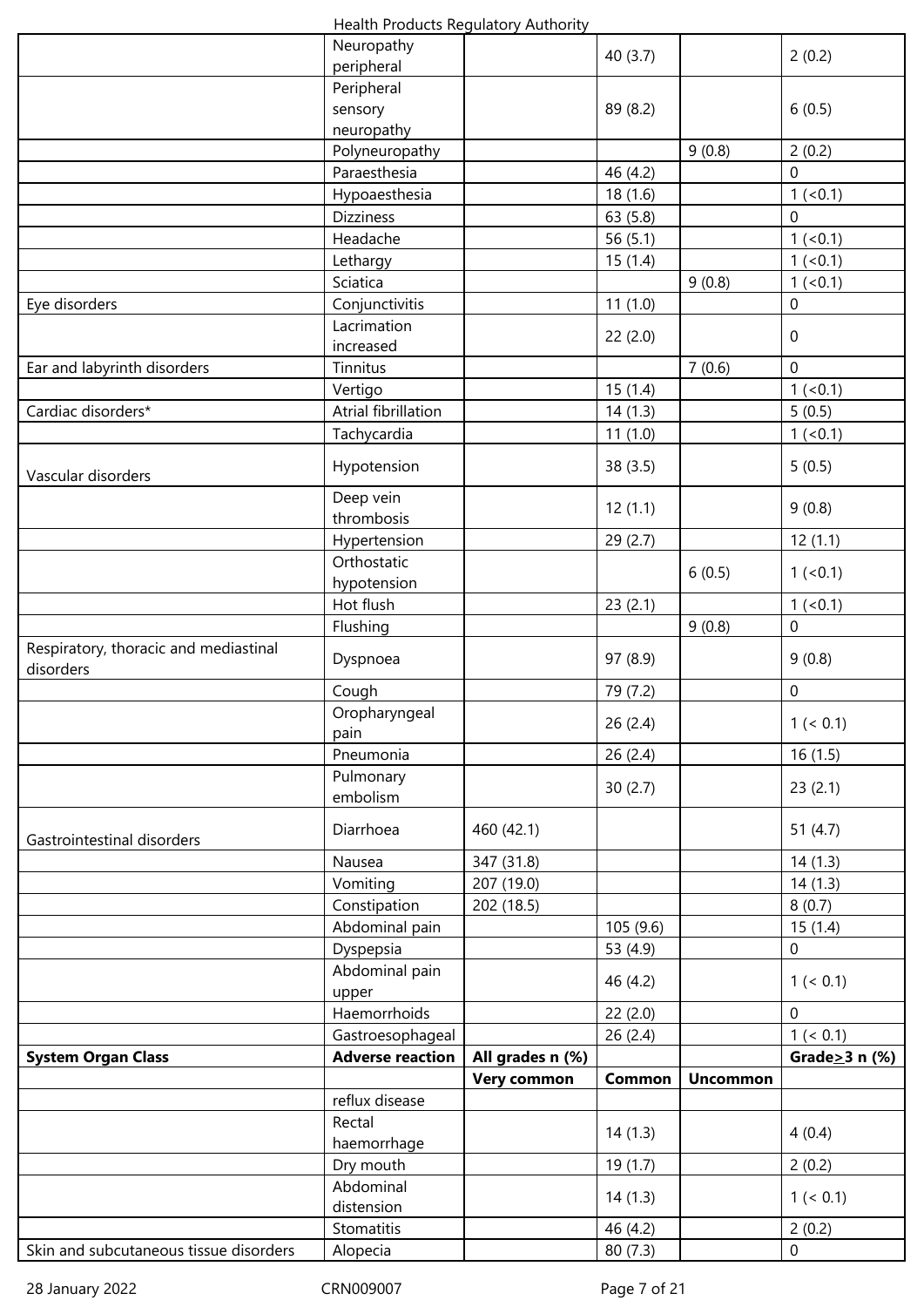| Health Products Regulatory Authority |  |
|--------------------------------------|--|
|--------------------------------------|--|

|                                                         | ricaidi i rodacis negalatory riadilority   |            |            |        |                  |
|---------------------------------------------------------|--------------------------------------------|------------|------------|--------|------------------|
|                                                         | Dry skin                                   |            | 23(2.1)    |        | $\mathbf 0$      |
|                                                         | Erythema                                   |            |            | 8(0.7) | $\mathbf 0$      |
|                                                         | Nail disorder                              |            |            | 8(0.7) | 0                |
| Musculoskeletal and connective tissue<br>disorders      | Back pain                                  | 166 (15.2) |            |        | 24(2.2)          |
|                                                         | Arthralgia                                 |            | 88 (8.1)   |        | 9(0.8)           |
|                                                         | Pain in extremity                          |            | 76 (7.0)   |        | 9(0.8)           |
|                                                         | Muscle spasms                              |            | 51 $(4.7)$ |        | 0                |
|                                                         | Myalgia                                    |            | 40(3.7)    |        | 2(0.2)           |
|                                                         | Musculoskeletal<br>chest pain              |            | 34(3.1)    |        | 3(0.3)           |
|                                                         | Muscular<br>weakness                       |            | 31(2.8)    |        | 1(0.2)           |
|                                                         | Flank pain                                 |            | 17(1.6)    |        | 5(0.5)           |
| Renal and urinary disorders                             | Acute renal failure                        |            | 21(1.9)    |        | 14(1.3)          |
|                                                         | Renal failure                              |            |            | 8(0.7) | 6(0.5)           |
|                                                         | Dysuria                                    |            | 52 (4.8)   |        | 0                |
|                                                         | Renal colic                                |            | 14(1.3)    |        | 2(0.2)           |
|                                                         | Haematuria                                 | 205 (18.8) |            |        | 33 (3.0)         |
|                                                         | Pollakiuria                                |            | 26(2.4)    |        | 2(0.2)           |
|                                                         | Hydronephrosis                             |            | 25(2.3)    |        | 13(1.2)          |
|                                                         | Urinary retention                          |            | 36(3.3)    |        | 4(0.4)           |
|                                                         | Urinary<br>incontinence                    |            | 22(2.0)    |        | $\mathbf 0$      |
|                                                         | Ureteric<br>obstruction                    |            |            | 8(0.7) | 6(0.5)           |
| Reproductive system and breast disorders                | Pelvic pain                                |            | 20(1.8)    |        | 5(0.5)           |
| General disorders and administration site<br>conditions | Fatigue                                    | 333 (30.5) |            |        | 42 (3.8)         |
|                                                         | Asthenia                                   | 227 (20.8) |            |        | 32 (2.9)         |
|                                                         | Pyrexia                                    |            | 90 (8.2)   |        | 5(0.5)           |
|                                                         | Peripheral<br>oedema                       |            | 96 (8.8)   |        | 2(0.2)           |
|                                                         | Mucosal<br>inflammation                    |            | 23(2.1)    |        | $1 (-0.1)$       |
|                                                         | Pain                                       |            | 36(3.3)    |        | 7(0.6)           |
|                                                         | Chest pain                                 |            | 11(1.0)    |        | 2(0.2)           |
|                                                         | Oedema                                     |            |            | 8(0.7) | $1 (-0.1)$       |
|                                                         | Chills                                     |            | 12(1.1)    |        | 0                |
|                                                         | Malaise                                    |            | 21(1.9)    |        | $\boldsymbol{0}$ |
| Investigations                                          | Weight decreased                           |            | 81(7.4)    |        | $\mathbf 0$      |
|                                                         | Aspartate<br>aminotransferase<br>increased |            | 13(1.2)    |        | 1 (< 0.1)        |
|                                                         | Transaminases<br>increased                 |            |            | 7(0.6) | $1 (-0.1)$       |

<sup>a</sup> based on laboratory values

\* see detailed section below

Description of selected adverse reactions

*Neutropenia, and associated clinical events*

The use of G-CSF has been shown to limit the incidence and severity of neutropenia (see sections 4.2 and 4.4).

28 January 2022 CRN009007 Page 8 of 21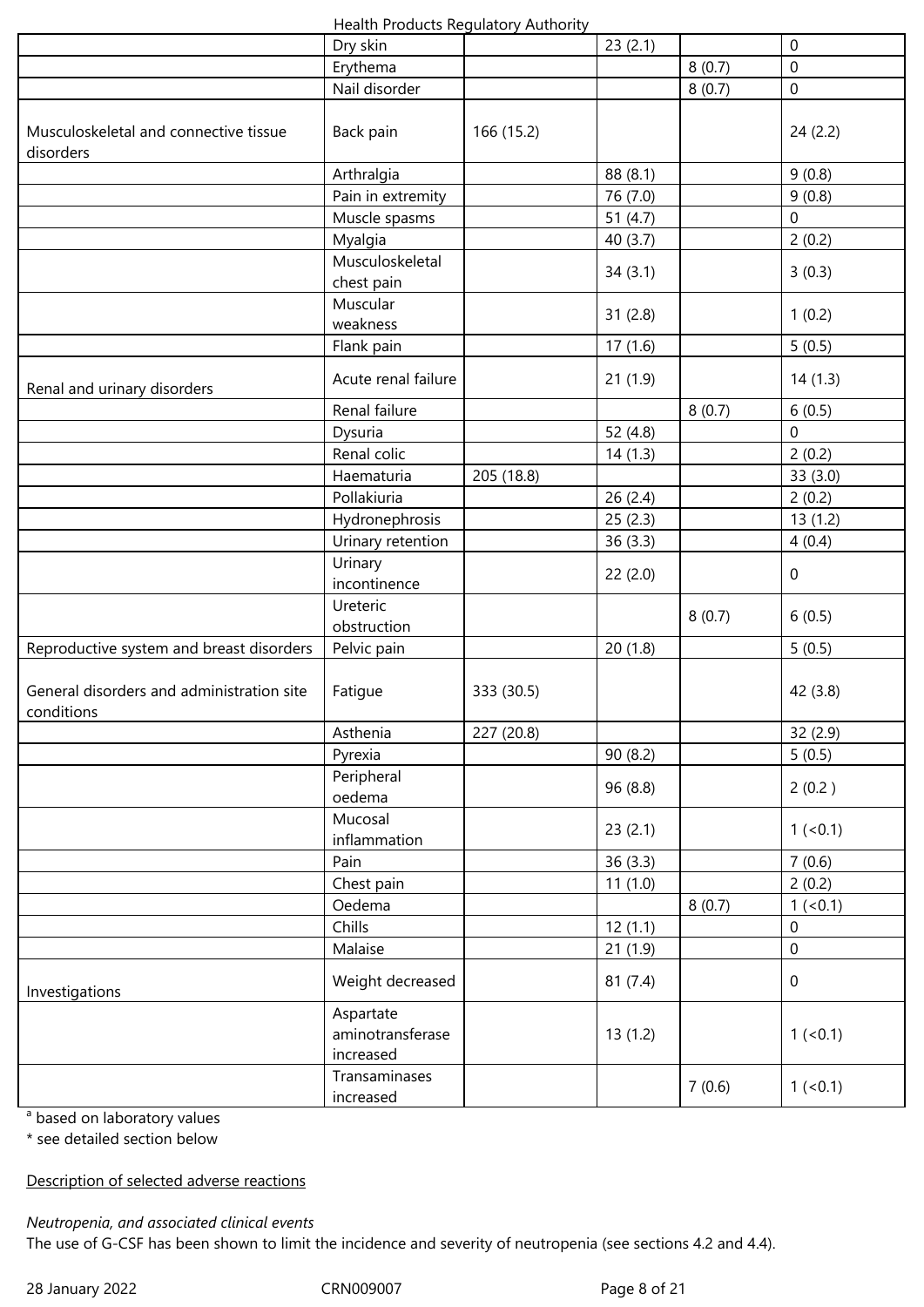#### from 3.2% to 8.6%.

Neutropenic complications (including febrile neutropenia, neutropenic infection/sepsis and neutropenic colitis) which in some cases resulted in a fatal outcome, were reported in 4.0% of the patients when primary G-CSF prophylaxis was used, and in 12.8% of the patients otherwise.

# *Cardiac disorders and arrhythmias*

In the pooled analysis, cardiac events were reported in 5.5% of the patients of which 1.1% had grade ≥3 cardiac arrhythmias. The incidence of tachycardia on cabazitaxel was 1.0%, of which less than 0.1% were grade ≥3. The incidence of atrial fibrillation was 1.3%. Cardiac failure events were reported for 2 patients (0.2%), one of which resulted in a fatal outcome. Fatal ventricular fibrillation was reported in 1 patient (0.3%), and cardiac arrest in 3 patients (0.5%). None were considered related by the investigator.

# *Haematuria*

In the pooled analysis, haematuria all grades frequency was 18.8% at 25 mg/m2 (see section 5.1). Confounding causes when documented, such as disease progression, instrumentation, infection or anticoagulation/NSAID/acetylsalicylic acid therapy were identified in nearly half of the cases.

# *Other laboratory abnormalities*

The incidence of grade ≥3 anaemia, increased AST, ALT, and bilirubin based on laboratory abnormalities were 12.0%, 1.3%, 1.0%, and 0. 5%, respectively.

# *Gastrointestinal disorders*

Colitis, enterocolitis, gastritis, neutropenic enterocolitis have been observed. Gastrointestinal hemorrhage and perforation, ileus and intestinal obstruction have also been reported (see section 4.4).

# *Respiratory disorders*

Cases of interstitial pneumonia/pneumonitis and interstitial lung disease, sometimes fatal have been reported with an unknown frequency (cannot be estimated from the available data) (see section 4.4).

# *Renal and urinary disorders*

Cystitis due to radiation recall phenomenon, including haemorrhagic cystitis, were reported uncommonly.

Paediatric population See section 4.2

# Other special populations

# *Elderly population*

Of the 1092 patients treated with cabazitaxel 25 mg/m2 in the prostate cancer studies, 755 patients were 65 years or over including 238 patients older than 75 years. The following non hematologic adverse reactions were reported at rates ≥5% higher in patients 65 years of age or greater compared to younger patients: fatigue (33.5% vs. 23.7%), asthenia (23.7 vs. 14.2%), constipation (20.4% vs. 14.2%) and dyspnoea (10.3% vs. 5.6%) respectively. Neutropenia (90.9% vs. 81.2%) and thrombocytopenia (48.8% vs. 36.1%) were also 5% higher in patients 65 years of age or greater compared to younger patients. Grade ≥3 neutropenia and febrile neutropenia were reported with the highest difference rates between both groups of age (respectively 14% and 4% higher in patients  $\geq 65$  years old compared to patients < 65 years old) (see sections 4.2 and 4.4).

# Reporting of suspected adverse reactions

Reporting suspected adverse reactions after authorisation of the medicinal product is important. It allows continued monitoring of the benefit/risk balance of the medicinal product. Healthcare professionals are asked to report any suspected adverse reactions via HPRA Pharmacovigilance, Earlsfort Terrace, IRL - Dublin 2; Tel: +353 1 6764971; Fax: +353 1 6762517. Website: www.hpra.ie; E-mail: medsafety@hpra.ie.

# **4.9 Overdose**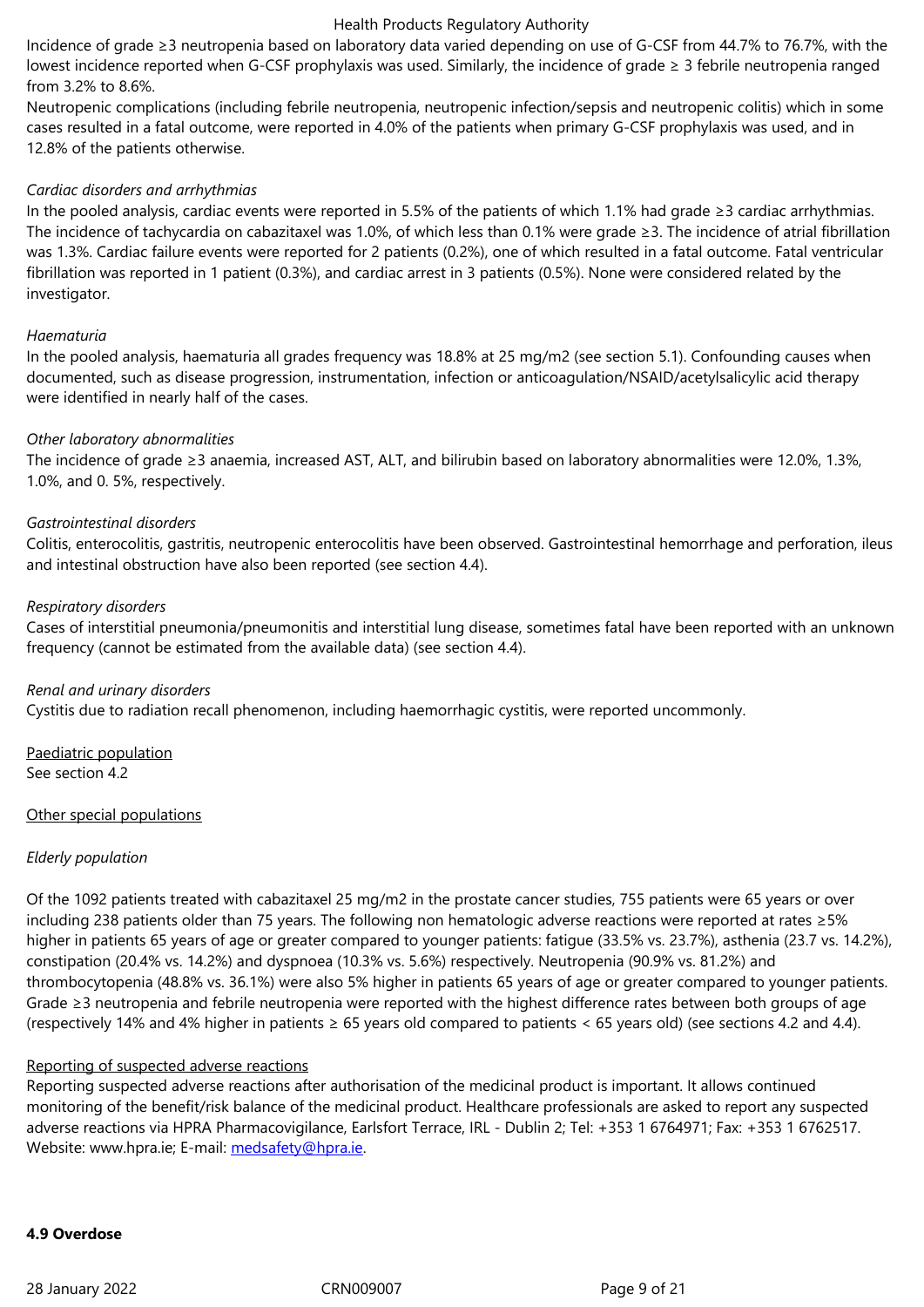There is no known antidote to cabazitaxel. The anticipated complications of overdose would consist of exacerbation of adverse reactions as bone marrow suppression and gastrointestinal disorders.

In case of overdose, the patient should be kept in a specialised unit and closely monitored. Patients should receive therapeutic G-CSF as soon as possible after discovery of overdose. Other appropriate symptomatic measures should be taken.

# **5 PHARMACOLOGICAL PROPERTIES**

# **5.1 Pharmacodynamic properties**

Pharmacotherapeutic group: Antineoplastic agents, taxanes, ATC code: L01CD04

### Mechanism of action

Cabazitaxel is an antineoplastic agent that acts by disrupting the microtubular network in cells. Cabazitaxel binds to tubulin and promotes the assembly of tubulin into microtubules while simultaneously inhibiting their disassembly. This leads to the stabilisation of microtubules, which results in the inhibition of mitotic and interphase cellular functions.

# Pharmacodynamic effects

Cabazitaxel demonstrated a broad spectrum of antitumour activity against advanced human tumours xenografted in mice. Cabazitaxel is active in docetaxel-sensitive tumours. In addition, cabazitaxel demonstrated activity in tumour models insensitive to chemotherapy including docetaxel.

# Clinical efficacy and safety

The efficacy and safety of Cabazitaxel in combination with prednisone or prednisolone were evaluated in a randomised, open-label, international, multi-center, phase III study (EFC6193 study), in patients with metastatic castration resistant prostate cancer previsouly treated with a docetaxel containing regimen.

Overall survival (OS) was the primary efficacy endpoint of the study.

Secondary endpoints included progression free Survival [PFS (defined as time from randomization to tumour progression, prostatic specific antigen (PSA) progression, pain progression, or death due to any cause, whichever occurred first], tumour response rate based on Response Evaluation Criteria in solid tumours (RECIST), PSA Progression (defined as a ≥25% increase or>50% in PSA non-responders or responders respectively), PSA response (declines in serum PSA levels of at least 50%), pain progression [assessed using the present pain intensity (PPI) scale from the McGill -Melzack questionnaire and an analgesic score (AS)] and pain response (defined as 2-point greater reduction from baseline median PPI with no concomitant increase in AS, or reduction of ≥50% in analgesic use from baseline mean AS with no concomitant increase in pain).

A total of 755 patients were randomised to receive either Cabazitaxel 25 mg/m<sup>2</sup> intravenously every 3 weeks for a maximum of 10 cycles with prednisone or prednisolone 10 mg orally daily (n=378), or to receive mitoxantrone 12 mg/m<sup>2</sup> intravenously every 3 weeks for a maximum of 10 cycles with prednisone or prednisolone 10 mg orally daily (n=377).

This study included patients over 18 years of age with metastatic castration resistant prostate cancer either measurable by RECIST criteria or non-measurable disease with rising PSA levels or appearance of new lesions, and Eastern Cooperative Oncology Group (ECOG) performance status 0 to 2. Patients had to have neutrophils >1,500/mm<sup>3</sup>, platelets >100,000/mm<sup>3</sup>, haemoglobin >10 g/dl, creatinine <1.5 x ULN, total bilirubin <1 x ULN, AST and ALT <1.5 x ULN.

Patients with a history of congestive heart failure, or myocardial infarction within last 6 months, or patients with uncontrolled cardiac arrhythmias, angina pectoris, and/or hypertension were not included in the study.

Demographics, including age, race, and ECOG performance status (0 to 2), were balanced between the treatment arms. In the Cabazitaxel group, the mean age was 68 years, range (46-92) and the racial distribution was 83.9% Caucasian, 6.9% Asian/Oriental, 5.3% Black and 4% Others.

The median number of cycles was 6 in the Cabazitaxel group and 4 in the mitoxantrone group. The number of patients who completed the study treatment (10 cycles) was respectively 29.4% and 13.5% in the Cabazitaxel group and in the comparator group.

Overall survival was significant longer with Cabazitaxel compared to mitoxantrone (15.1 months versus 12.7 respectively), with a 30% reduction in the risk of death compared to mitoxantrone (see table 3 and figure 1).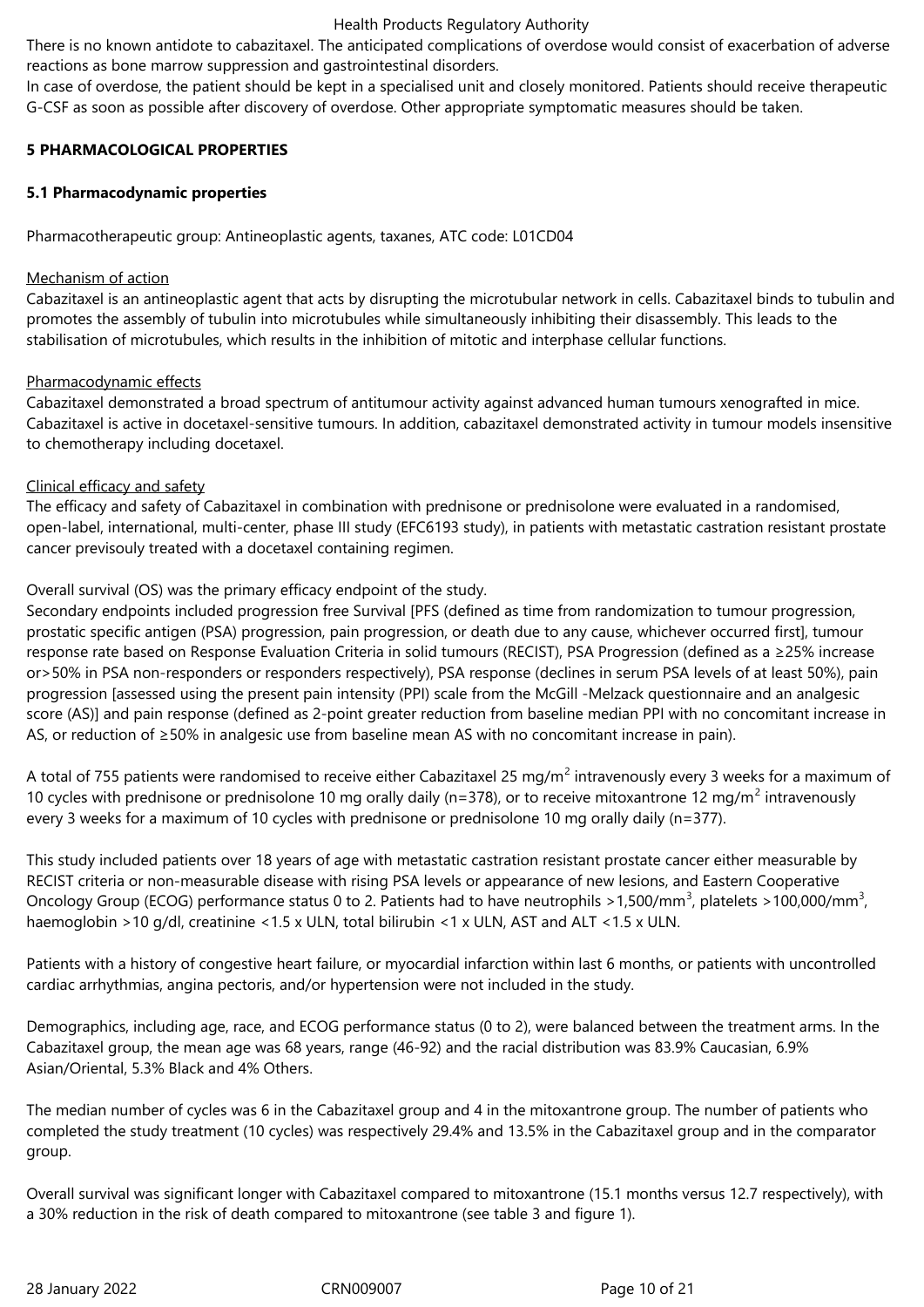A sub-group of 59 patients received prior cumulative dose of docetaxel <225 mg/m<sup>2</sup> (29 patients in Cabazitaxel arm, 30 patients in mitoxantrone arm). There was no significant difference in overall survival in this group of patients (HR (95%CI) 0.96 (0.49-1.86)).

Table 3 Efficacy of Cabazitaxel in EFC6193 study in the treatment of patients with metastatic castration resistant prostate cancer

|                                    | cabazitaxel + prednisone<br>$n = 378$ | mitoxantrone + prednisone<br>$n = 377$ |
|------------------------------------|---------------------------------------|----------------------------------------|
| <b>Overall survival</b>            |                                       |                                        |
| Number of patients with deaths (%) | 234 (61.9%)                           | 279 (74%)                              |
| Median survival (months) (95% CI)  | $15.1(14.1-16.3)$                     | 12.7 (11.6-13.7)                       |
| Hazard Ratio $(HR)^1$ (95% CI)     |                                       | $0.70(0.59-0.83)$                      |
| p-value                            |                                       | < 0.0001                               |

<sup>1</sup>HR estimated using Cox model; a hazard ratio of less than 1 favours Cabazitaxel



There was an improvement in PFS in the cabazitaxel arm compared to mitoxantrone arm, 2.8 (2.4-3.0) months versus 1.4 (1.4-1.7) respectively, HR (95%CI) 0.74 (0.64-0.86), p<0.0001.

There was a significant higher rate of tumour response of 14.4% (95%CI: 9.6-19.3) in patients in the Cabazitaxel arm compared to 4.4% (95%CI: 1.6-7.2) for patients in the mitoxantrone arm, p=0.0005.

PSA secondary endpoints were positive in the cabazitaxel arm. There was a median PSA progression of 6.4 months (95%CI: 5.1-7.3) for patients in cabazitaxel arm, compared to 3.1 months (95%CI: 2.2-4.4) in the mitoxantrone arm, HR 0.75 months (95%CI: 0.63-0.90), p=0.0010. The PSA response was 39.2% in patients on cabazitaxel arm (95%CI: 33.9-44.5) versus 17.8% of patients on mitoxantrone (95%CI: 13.7-22.0), p=0.0002.

There was no statistical difference between both treatment arms in pain progression and pain response.

In a non-inferiority, multicenter, multinational, randomised, open label phase III study (EFC11785 study), 1200 patients with metastatic castration resistant prostate cancer, previously treated with a docetaxel-containing regimen, were randomized to receive either cabazitaxel 25 mg/m<sup>2</sup> (n=602) or 20 mg/m<sup>2</sup> (n=598) dose. Overall survival (OS) was the primary efficacy end-point.

28 January 2022 CRN009007 Page 11 of 21 The study met its primary objective of demonstrating the non-inferiority of cabazitaxel 20 mg/m<sup>2</sup> in comparison with 25 mg/m<sup>2</sup> (see table 4). A statistically significantly higher percentage ( $p$ <0.001) of patients showed a PSA response in the 25 mg/m<sup>2</sup> group (42.9%) compared to the 20 mg/m<sup>2</sup> group (29.5%). A statistically significantly higher risk of PSA progression in patients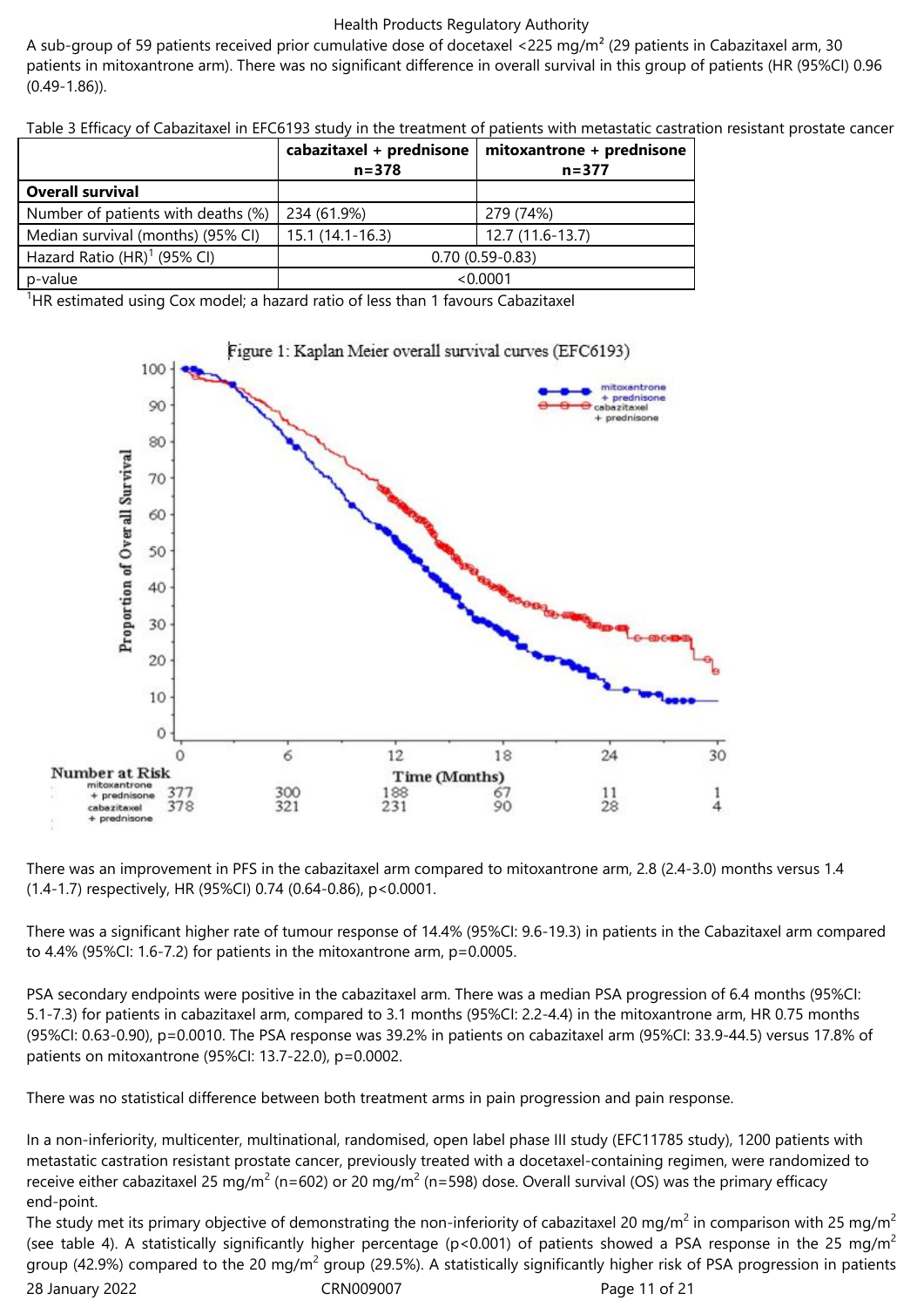with the 20 mg/m $^2$  dose with respect to the 25 mg/m $^2$  dose was observed (HR 1.195 ; 95%Cl: 1.025 to 1.393). There was no statistically difference with regards to the other secondary endpoints (PFS, tumour and pain response, tumour and pain progression, and four subcategories of FACT-P).

Table 4 Overall survival in EFC11785 study in cabazitaxel 25 mg/m $^2$  arm versus cabazitaxel 20 mg/m $^2$  arm (Intent-to–treat analysis) – Efficacy primary endpoint

|                                   | CBZ20+PRED            | CBZ25+PRED            |
|-----------------------------------|-----------------------|-----------------------|
|                                   | $n = 598$             | $n = 602$             |
| <b>Overall Survival</b>           |                       |                       |
| Number of deaths, n (%)           | 497 (83.1 %)          | 501 (83.2%)           |
| Median survival (95% CI) (months) | 13.4 (12.19 to 14.88) | 14.5 (13.47 to 15.28) |
| Hazard Ratio <sup>a</sup>         |                       |                       |
| versus CBZ25+PRED                 | 1.024                 |                       |
| 1-sided 98.89% UCI                | 1.184                 |                       |
| 1-sided 95% LCI                   | 0.922                 |                       |

CBZ20=Cabazitaxel 20 mg/m<sup>2</sup>, CBZ25=Cabazitaxel 25 mg/m<sup>2</sup>, PRED=Prednisone/Prednisolone CI=confidence interval, LCI=lower bound of the confidence interval, UCI=upper bound of the confidence interval

<sup>a</sup> Hazard ratio isestimated using a Cox Proportional Hazards regression model. A hazard ratio< 1 indicates a lower risk of cabazitaxel 20 mg/m2 with respectto 25 mg/m2.

The safety profile of cabazitaxel 25 mg/m $^2$  observed in study EFC11785 was qualitatively and quantitatively similar to that observed in the study EFC6193. Study EFC11785 demonstrated a better safety profile for the cabazitaxel 20 mg/m<sup>2</sup> dose.

Table 5 Summary of safety data for cabazitaxel 25 mg/m $^2$  arm versus cabazitaxel 20 mg/m $^2$  arm in EFC11785 study

|                                                           | CBZ20+PRED                                                                                | CBZ25+PRED                                                                                                                                 |
|-----------------------------------------------------------|-------------------------------------------------------------------------------------------|--------------------------------------------------------------------------------------------------------------------------------------------|
|                                                           | $n = 580$                                                                                 | $n = 595$                                                                                                                                  |
| Median number of cycles/<br>median duration of treatment  | 6/18 weeks                                                                                | 7/21 weeks                                                                                                                                 |
| Number of patients with<br>dose reduction<br>n (%)        | From 20 to 15 mg/m <sup>2</sup> 58 (10.0%)<br>From 15 to 12 mg/m <sup>2</sup> : 9 (1.6%)2 | From 25 to 20 mg/m <sup>2</sup> : 128 (21.5%)<br>From 20 to 15 mg/m <sup>2</sup> : 19 (3.2%)<br>From 15 to 12 mg/m <sup>2</sup> : 1 (0.2%) |
| All grade adverse reactions <sup><math>a</math></sup> (%) |                                                                                           |                                                                                                                                            |
| Diarrhoea                                                 | 30.7                                                                                      | 39.8                                                                                                                                       |
| Nausea                                                    | 24.5                                                                                      | 32.1                                                                                                                                       |
| Fatigue                                                   | 24.7                                                                                      | 27.1                                                                                                                                       |
| Haematuria                                                | 14.1                                                                                      | 20.8                                                                                                                                       |
| Asthenia                                                  | 15.3                                                                                      | 19.7                                                                                                                                       |
| Decreased appetite                                        | 13.1                                                                                      | 18.5                                                                                                                                       |
| Vomiting                                                  | 14.5                                                                                      | 18.2                                                                                                                                       |
| Constipation                                              | 17.6                                                                                      | 18.0                                                                                                                                       |
| Back pain                                                 | 11.0                                                                                      | 13.9                                                                                                                                       |
| Clinical neutropenia                                      | 3.1                                                                                       | 10.9                                                                                                                                       |
| Urinary tract infection                                   | 6.9                                                                                       | 10.8                                                                                                                                       |
| Peripheral sensory                                        | 6.6                                                                                       | 10.6                                                                                                                                       |
| neuropathy                                                |                                                                                           |                                                                                                                                            |
| Dysgeusia                                                 | 7.1                                                                                       | 10.6                                                                                                                                       |
| Grade $\geq$ 3 adverse reactions <sup>b</sup> (%)         |                                                                                           |                                                                                                                                            |
| Clinical neutropenia                                      | 2.4                                                                                       | 9.6                                                                                                                                        |
| Febrile neutropenia                                       | 2.1                                                                                       | 9.2                                                                                                                                        |
| Haematological abnormalities <sup>c(%)</sup>              |                                                                                           |                                                                                                                                            |
| Grade $\geq$ 3 neutropenia                                | 41.8                                                                                      | 73.3                                                                                                                                       |
| Grade $\geq$ 3 anaemia                                    | 9.9                                                                                       | 13.7                                                                                                                                       |
| Grade $\geq$ 3 thrombocytopenia                           | 2.6                                                                                       | 4.2                                                                                                                                        |

CBZ20=Cabazitaxel 20 mg/m<sup>2</sup>, CBZ25=Cabazitaxel 25 mg/m<sup>2</sup>, PRED=Prednisone/Prednisolone

*a* All grade adverse reactions with an incidence higher than 10%

*b* Grade  $\geq$  3 adverse reactions with an incidence higher than 5%

*c* Based on laboratory values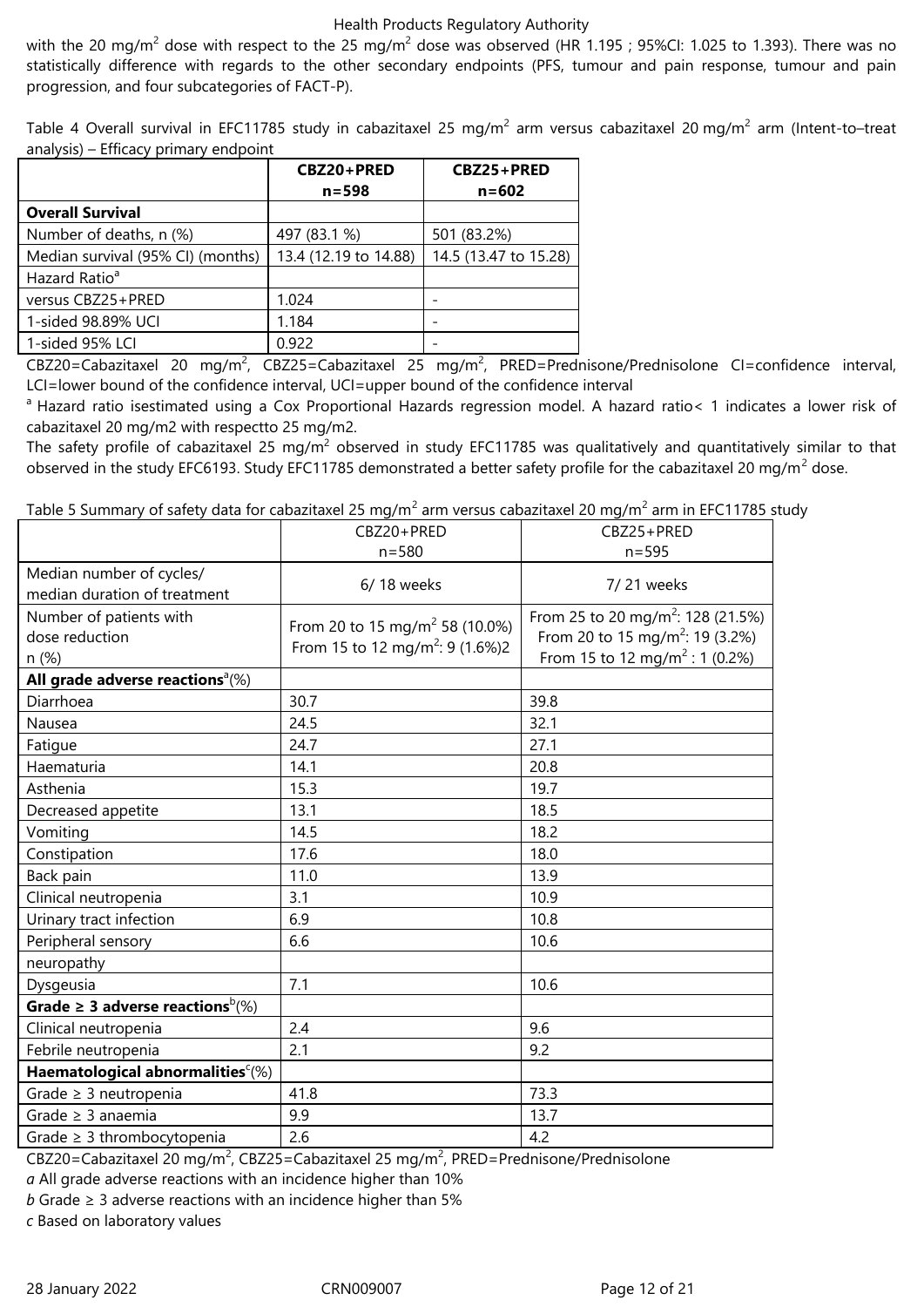In a prospective , multinational, randomized , active-controlled and open-label phase IV study (LPS14201/CARD study) 255 patients with metastatic castration resistant prostate cancer (mCRPC), previously treated in any order with a docetaxel containing regimen and with an AR-targeted agent (abiraterone or enzalutamide, with disease progression within 12 months of treatment initiation), were randomized to receive either cabazitaxel 25 mg/m2 every 3 week plus prednisone/prednisolone 10 mg daily (n=129) or AR-targeted agents (abiraterone 1000 mg once daily plus prednisone/prednisolone 5 mg twice daily or enzalutamide 160 mg once daily) (n=126). Radiographic progression free-survival (rPFS) as defined by Prostate Cancer Working Group-2 (PCWG2) was the primary endpoint.

Secondary endpoints included overall survival, progression-free survival, PSA response and tumour response. Demographics and disease characteristics were balanced between treatment arms. At baseline, the overall median age was 70 years, 95% of patients had an ECOG PS of 0 to 1 and median Gleason score was 8. Sixty one percent (61%) of the patients had their prior treatment with an AR-targeted agent after prior docetaxel.

The study met its primary endpoint: rPFS was significantly longer with cabazitaxel compared to AR- targeted agent (8.0 months versus 3.7 respectively), with a 46% reduction in the risk of radiographic progression compared to AR-targeted agent (see table 6 and figure 2).

Table 6 - Efficacy of cabazitaxel in CARD study in the treatment of patients with metastatic castration resistant prostate cancer (Intent-to–treat analysis) – Radiographic progression free-survival (rPFS)

|                                          | cabazitaxel<br>+prednisone/prednisolor<br>$+ G-CSF$ | AR-targeted agent:<br>Abiraterone +<br>prednisone/prednisolon<br>0f |
|------------------------------------------|-----------------------------------------------------|---------------------------------------------------------------------|
|                                          | $n=129$                                             | Enzalutami<br>$de$ n=126                                            |
| Number of events at the cut-off date (%) | 95 (73.6%)                                          | 101 (80.2%)                                                         |
| Median rPFS (months) (95% CI)            | 8.0 (5.7 to 9.2)                                    | $3.7(2.8 \text{ to } 5.1)$                                          |
| Hazard Ratio (HR) (95% CI)               |                                                     | 0.54 (0.40 to 0.73)                                                 |
| p-value <sup>1</sup>                     |                                                     | < 0.0001                                                            |

<sup>1</sup> stratified log-rank test, significance threshold =  $0.05$ 

Figure 2 - Primary endpoint: Kaplan-Meier plot of radiographic PFS (ITT Population)



### Tick marks indicate censored data.

Planned subgroup analyses for rPFS based on stratification factors at randomization yielded a hazard ratio of 0.61 (95% CI: 0.39 to 0.96) in patients who received a prior AR-targeted agent before docetaxel and a hazard ratio of 0.48 (95% CI: 0.32 to 0.70) in patients who received a prior AR- targeted agent after docetaxel.

cabazitaxel was statistically superior to the AR-targeted comparators for each of the alpha-protected key secondary endpoints including overall survival (13.6 months for cabazitaxel arm versus 11.0 months for AR-targeted agent arm, HR 0.64, 95%CI: 0.46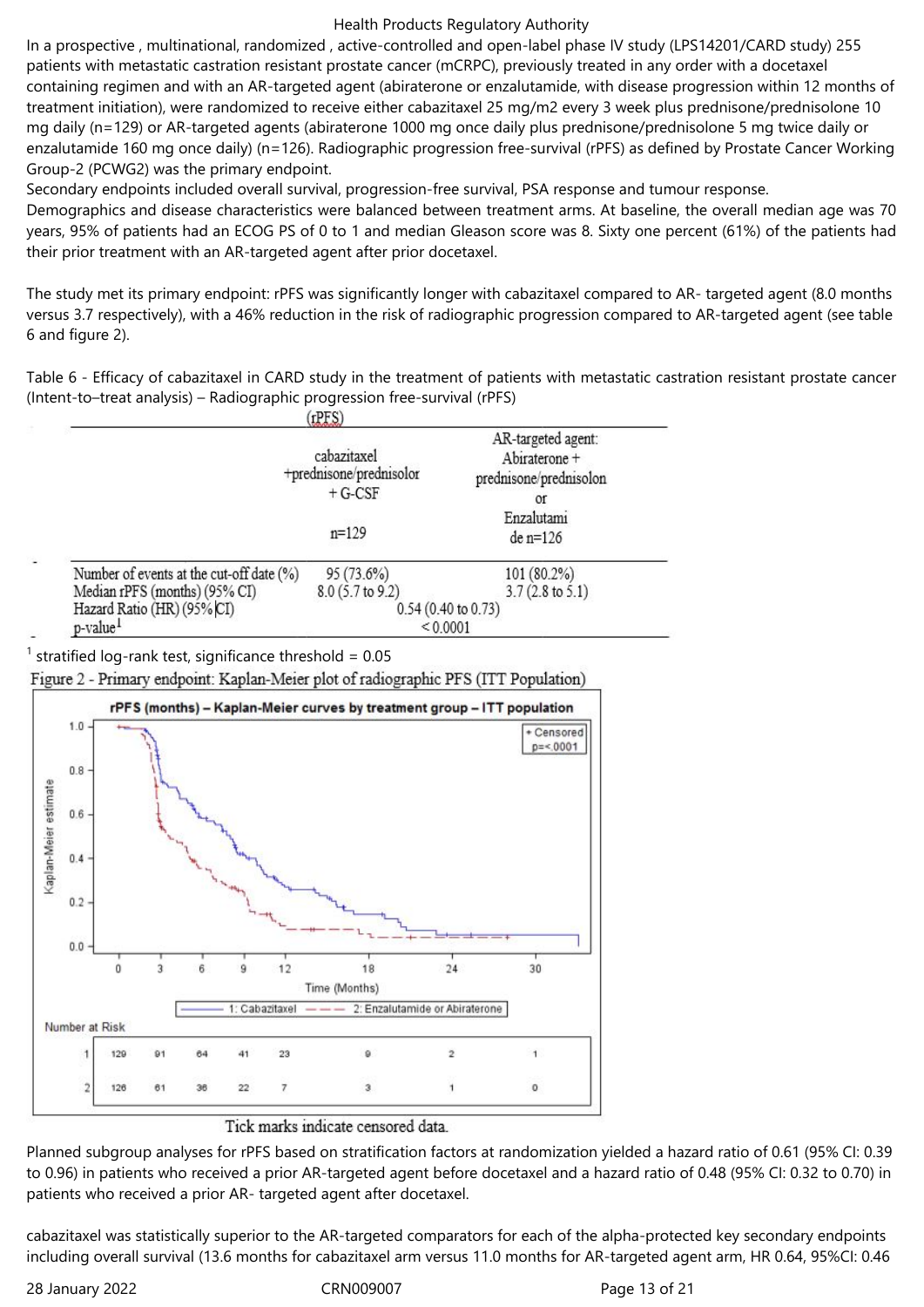to 0.89; p=0.008), progression-free survival (4.4 months for cabazitaxel arm versus 2.7 months for AR-targeted agent arm, HR 0.52; 95%CI: 0.40 to 0.68), confirmed PSA response (36.3% for cabazitaxel arm versus 14.3% for AR-targeted agent arm, p=0.0003) and best tumour response (36.5% for cabazitaxel arm versus 11.5% for AR-targeted agent arm, p=0.004).

The safety profile of cabazitaxel 25 mg/m2 observed in CARD study was overall consistent with that observed in TROPIC and PROSELICA studies (see section 4.8). The incidence of grade ≥ 3 adverse events was 53.2% in cabazitaxel arm versus 46.0% in the AR-targeted agent arm. The incidence of grade ≥ 3 serious adverse events were 31.7% in cabazitaxel arm versus 37.1% in the AR-targeted agent arm. The incidence of patients who permanently discontinued study treatment due to adverse events was 19.8% in cabazitaxel arm versus 8.1% in the AR-targeted agent arm. The incidence of patients having an adverse event leading to death was 5.6% in cabazitaxel arm versus 10.5% in the AR-targeted agent arm.

### Paediatric population

The European Medicines Agency has waived the obligation to submit the results of studies with Cabazitaxel in all subsets of the paediatric population in the indication of prostate cancer (see section 4.2 for information on paediatric use).

Cabazitaxel was evaluated in an open label, multi-center Phase 1/2 study conducted in a total of 39 paediatric patients (aged between 4 to18 years for the phase 1 part of the study and between 3 to 16 years for the phase 2 part of the study). The phase 2 part did not demonstrate efficacy of cabazitaxel as single agent in paediatric population with recurrent or refractory diffuse intrinsic pontine glioma (DIPG) and high grade glioma (HGG) treated at 30 mg/m².

# **5.2 Pharmacokinetic properties**

A population pharmacokinetic analysis was carried out in 170 patients including patients with advanced solid tumours (n=69), metastatic breast cancer (n=34) and metastatic prostate cancer (n=67). These patients received cabazitaxel at doses of 10 to 30 mg/m<sup>2</sup> weekly or every 3 weeks.

# Absorption

After 1-hour intravenous administration at 25 mg/m<sup>2</sup> cabazitaxel in patients with metastatic prostate cancer (n=67), the C<sub>max</sub> was 226 ng/ml (Coefficient of Variation (CV): 107%) and was reached at the end of the 1-hour infusion (T<sub>max</sub>). The mean AUC was 991 ng.h/ml (CV: 34%).

No major deviation to the dose proportionality was observed from 10 to 30 mg/m<sup>2</sup> in patients with advanced solid tumours  $(n=126)$ .

# Distribution

The volume of distribution (V<sub>ss</sub>) was 4870 I (2640 I/m<sup>2</sup> for a patient with a median BSA of 1.84 m<sup>2</sup>) at steady state.

*In vitro*, the binding of cabazitaxel to human serum proteins was 89-92% and was not saturable up to50,000 ng/ml, which covers the maximum concentration observed in clinical studies. Cabazitaxel is mainly bound to human serum albumin (82.0%) and lipoproteins (87.9% for HDL, 69.8% for LDL, and 55.8% for VLDL). The *in vitro* blood-to-plasma concentration ratios in human blood ranged from 0.90 to 0.99 indicating that cabazitaxel was equally distributed between blood and plasma.

### Biotransformation

Cabazitaxel is extensively metabolised in the liver (>95%), mainly by the CYP3A isoenzyme (80% to 90%). Cabazitaxel is the main circulating compound in human plasma. Seven metabolites were detected in plasma (including 3 active metabolites issued form O-demethylations), with the main one accounting for 5% of parent exposure. Around 20 metabolites of cabazitaxel are excreted into human urine and faeces.

Based on *in vitro studies*, the potential risk of inhibition by cabazitaxel at clinically relevant concentrations is possible towards medicinal products that are mainly substrate of CYP3A. However a clinical study has shown that cabazitaxel (25 mg/m2 administered as a single 1-hour infusion) did not modify the plasma levels of midazolam, a probe substrate of CYP3A. Therefore, at therapeutic doses, co-administration of CYP3A substrates with cabazitaxel to patients is not expected to have any clinical impact.

There is no potential risk of inhibition of medicinal products that are substrates of other CYP enzymes (1A2, 2B6, 2C9, 2C8, 2C19, 2E1, and 2D6) as well as no potential risk of induction by cabazitaxel on medicinal products that are substrates of CYP1A, CYP2C9, and CYP3A. Cabazitaxel did not inhibit *invitro* the major biotransformation pathway of warfarin into 7-hydroxywarfarin, which is mediated by CYP2C9. Therefore, no pharmacokinetic interaction of cabazitaxel on warfarin is expected *in vivo*.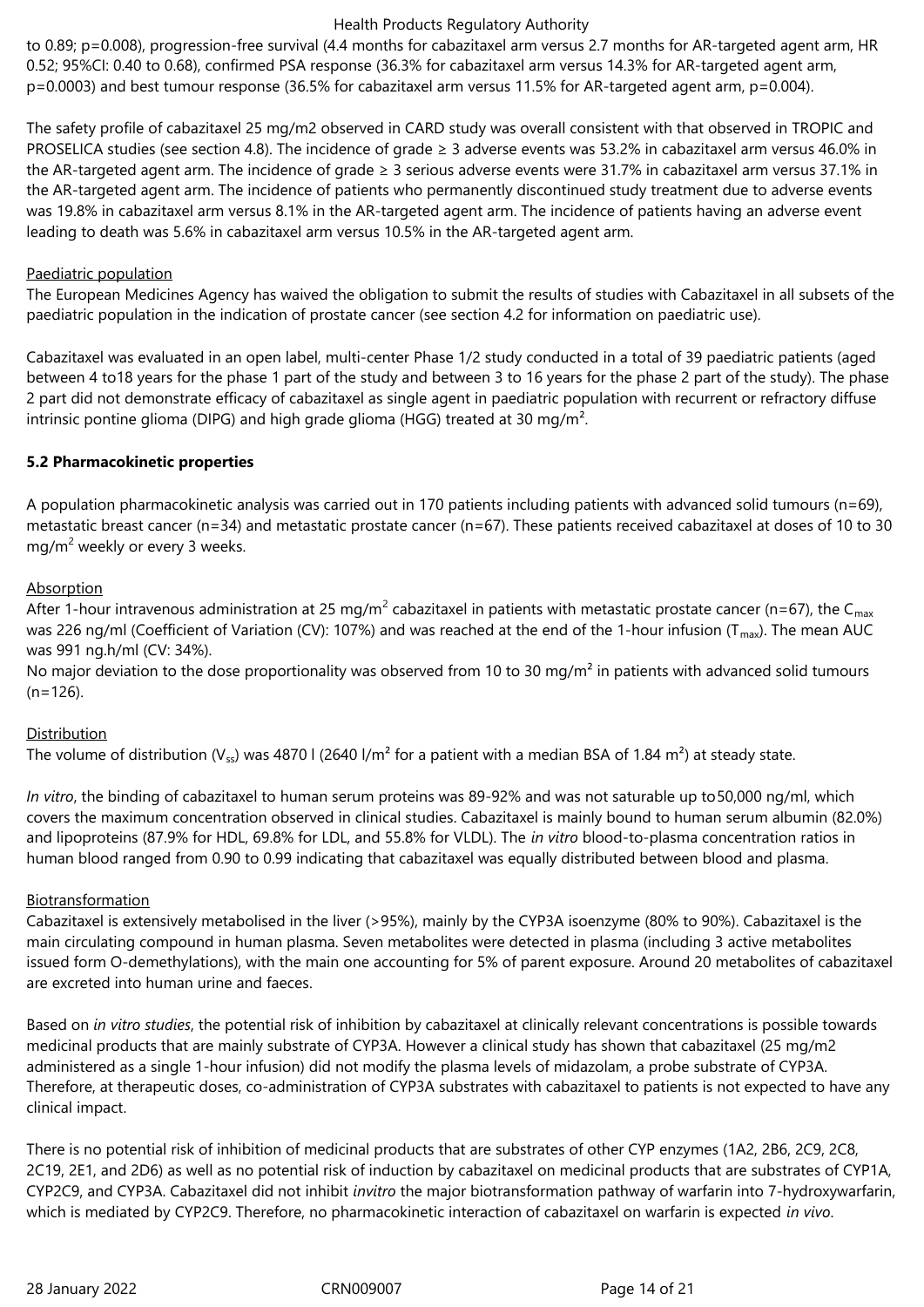*In vitro* cabazitaxel did not inhibit Multidrug-Resistant Proteins (MRP): MRP1 and MRP2 or OrganicCation Transporter (OCT1). Cabazitaxel inhibited the transport of P-glycoprotein (PgP) (digoxin, vinblastin), Breast-Cancer-Resistant-Proteins (BCRP) (methotrexate) and Organic Anion Transporting Polypeptide OATP1B3 (CCK8) at concentrations at least 15 fold what is observed in clinical setting while it inhibited the transport of OATP1B1 (estradiol -17β-glucuronide) at concentrations only 5 fold what is observed in clinical setting. Therefore the risk of interaction with substrates of MRP, OCT1, PgP, BCRP and OATP1B3 is unlikely *in vivo* at the dose of 25 mg/m<sup>2</sup>. The risk of interaction with OATP1B1 transporter is possible, notably during the infusion duration (1 hour) and up to 20 minutes after the end of the infusion (see section 4.5).

# **Elimination**

After a 1-hour intravenous infusion [<sup>14</sup>C]-cabazitaxel at 25 mg/m<sup>2</sup> in patients, approximately 80% of the administered dose was eliminated within 2 weeks. Cabazitaxel is mainly excreted in the faeces as numerous metabolites (76% of the dose); while renal excretion of cabazitaxel and metabolites account for less than 4% of the dose (2.3% as unchanged medicinal product in urine).

Cabazitaxel had a high plasma clearance of 48.5 l/h (26.4 l/h/m<sup>2</sup> for a patient with a median BSA of 1.84 m<sup>2</sup>) and a long terminal half-life of 95 hours.

# Special populations

# *Elderly patients*

In the population pharmacokinetic analysis in 70 patients of 65 years and older (57 from 65 to 75 and 13 patients above 75), no age effect on the pharmacokinetics of cabazitaxel was observed.

# *Paediatric patients*

Safety and effectiveness of Cabazitaxel have not been established in children and adolescents below 18 years of age.

# *Hepatic impairment*

Cabazitaxel is eliminated primarily via liver metabolism.

A dedicated study in 43 cancer patients with hepatic impairment showed no influence of mild (total bilirubin >1 to ≤1.5 x ULN or AST >1.5 x ULN) or moderate (total bilirubin >1.5 to ≤3.0 x ULN) hepatic impairment on cabazitaxel pharmacokinetics. The maximum tolerated dose (MTD) of cabazitaxel was 20 and 15 mg/m<sup>2</sup>, respectively.

In 3 patients with severe hepatic impairment (total bilirubin >3 ULN), a 39% decrease in clearance was observed when compared to patients with mild hepatic impairment, indicating some effect of severe hepatic impairment on cabazitaxel pharmacokinetics. The MTD of cabazitaxel in patients with severe hepatic impairment was not established.

Based on safety and tolerability data, cabazitaxel dose should be reduced in patients with mild hepatic impairment (see sections 4.2, 4.4). Cabazitaxel MSN is contraindicated in patients with moderate and severe hepatic impairment (see section 4.3).

### *Renal impairment*

Cabazitaxel is minimally excreted via the kidney (2.3% of the dose). A population pharmacokinetic analysis carried out in 170 patients that included 14 patients with moderate renal impairment (creatinine clearance in the range of 30 to 50 ml/min) and 59 patients with mild renal impairment

(creatinine clearance in the range of 50 to 80 ml/min) showed that mild to moderate renal impairment did not have meaningful effects on the pharmacokinetics of cabazitaxel. This was confirmed by a dedicated comparative pharmacokinetic study in solid cancer patients with normal renal function (8 patients), moderate (8 patients) and severe (9 patients) renal impairment, who received several cycles of cabazitaxel in single IV infusion up to 25 mg/m<sup>2</sup>.

### **5.3 Preclinical safety data**

Adverse reactions not observed in clinical studies, but seen in dogs after single dose, 5-day and weekly administation at exposure levels lower than clinical exposure levels and with possible relevance to clinical use were arteriolar/periarterolar necrosis in the liver, bile ductule hyperplasia and/or hepatocellular necrosis (see section 4.2).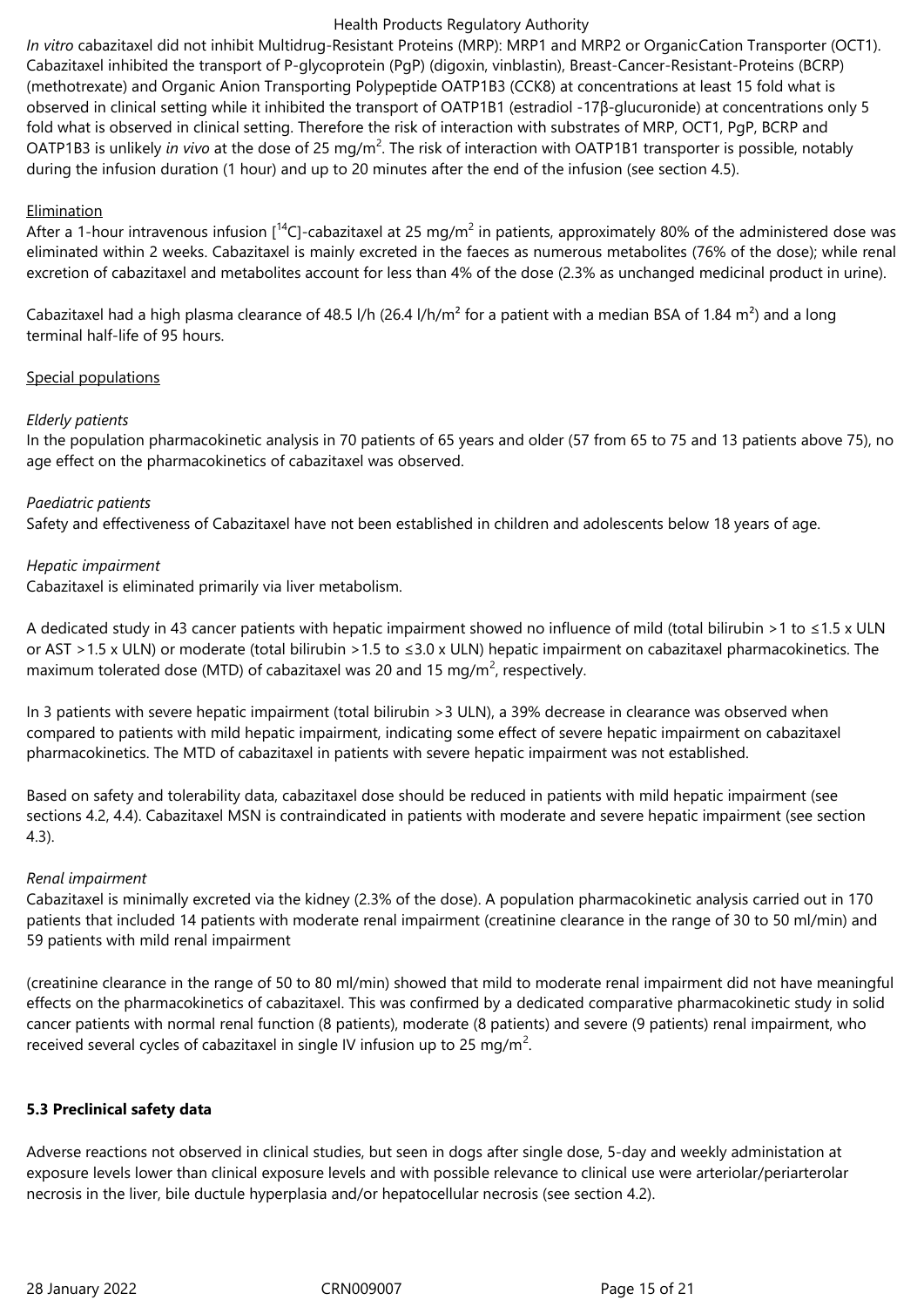Adverse reactions not observed in clinical studies, but seen in rats during repeat-dose toxicity studies at exposure levels higher than clinical exposure levels and with possible relevance to clinical use were eye disorders characterized by subcapsular lens fiber swelling/degeneration. These effects were partially reversible after 8 weeks.

Carcinogenicity studies have not been conducted with cabazitaxel.

Cabazitaxel did not induce mutations in the bacterial reverse mutation (Ames) test. It was not clastogenic in an *in vitro* test in human lymphocytes (no induction of structural chromosomal aberration but it increased number of polyploid cells) and induced an increase of micronuclei in the *invivo* test in rats. However these genotoxicity findings are inherent to the pharmacological activity ofthe compound (inhibition of tubulin depolymerization) and have been observed with medicinal products exhibiting the same pharmacological activity.

Cabazitaxel did not affect mating performances or fertility of treated male rats. However, in repeated-dose toxicity studies, degeneration of seminal vesicle and seminiferous tubule atrophy in the testis were observed in rats, and testicular degeneration (minimal epithelial single cell necrosis in epididymis), was observed in dogs. Exposures in animals were similar or lower than those seen in humans receiving clinically relevant doses of cabazitaxel.

Cabazitaxel induced embryofoetal toxicity in female rats treated intravenously once daily from gestational days 6 through 17 linked with maternal toxicity and consisted of foetal deaths and decreased mean foetal weight associated with delay in skeletal ossification. Exposures in animals were lower than those seen in humans receiving clinically relevant doses of cabazitaxel. Cabazitaxel crossed the placenta barrier in rats.

In rats, cabazitaxel and its metabolites are excreted in maternal milk at a quantity up to 1.5% of administered dose over 24 hours.

### Environmental Risk Assessment (ERA)

Results of environmental risk assessment studies indicated that use of Cabazitaxel will not cause significant risk to the aquatic environment (see section 6.6 for disposal of unused medicinal product).

# **6 PHARMACEUTICAL PARTICULARS**

### **6.1 List of excipients**

Concentrate Polysorbate 80 comprising traces citric acid up to pH 3.5 (in 5% aqueous solution)

Solvent Ethanol 96% Water for injections

### **6.2 Incompatibilities**

This medicinal product must not be mixed with other medicinal products except those mentioned in section 6.6. PVC infusion containers or polyurethane infusion sets should not be used for the preparation and administration of the infusion solution.

### **6.3 Shelf life**

Unopened vials Concentrate: 3 years. Solvent: 3 years.

### After initial dilution of the concentrate with the solvent

Chemical and physical in-use stability has been demonstrated for 1 hour at ambient temperature (15°C-30°C). From a microbiological point of view, the concentrate-solvent mixture should be used immediately. If not used immediately, in-use storage times and conditions are the responsibility of the user.

After final dilution in the infusion bag/bottle

28 January 2022 CRN009007 Page 16 of 21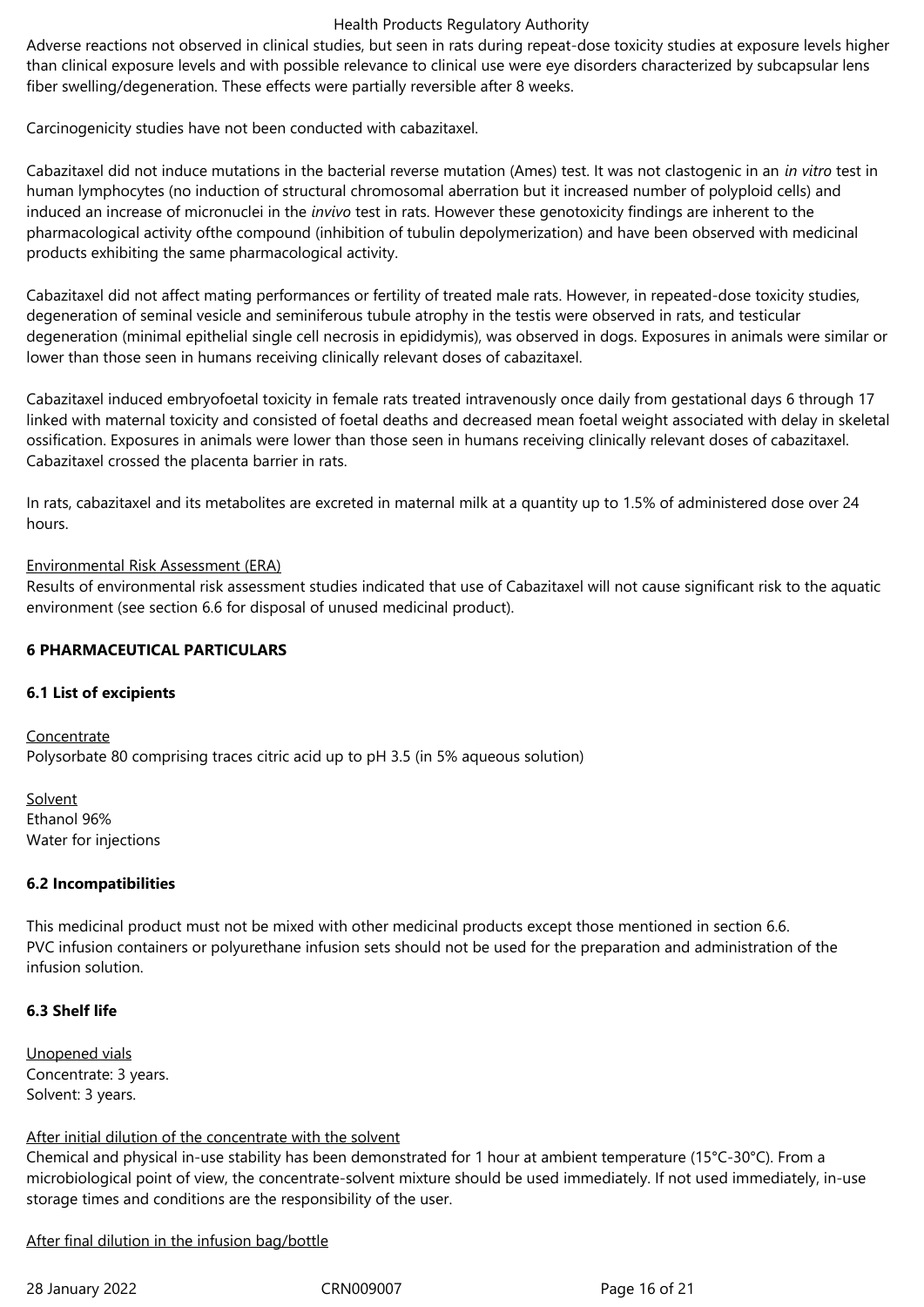Chemical and physical stability of the infusion solution has been demonstrated for 8 hours at ambient temperature (including the 1-hour infusion time) and for 48 hours at refrigerated conditions (including the 1-hour infusion time).

From a microbiological point of view, the infusion solution should be used immediately. If not used immediately, in-use storage times and conditions are the responsibility of the user and would normally not be longer than 24 hours at  $2^{\circ}C - 8^{\circ}C$ , unless dilution has taken place in controlled and validated aseptic conditions.

# **6.4 Special precautions for storage**

This medicinal product does not require any special storage conditions.

For storage conditions after opening and after dilution of the medicinal product, see section 6.3.

# **6.5 Nature and contents of container**

One pack contains one vial of concentrate and one vial of solvent:

- Concentrate: 1.5 ml of concentrate in a 15 ml clear glass vial (type I) closed with a chlorobutyl rubber closure sealed by an aluminium cap covered with a plastic flip-off cap.
- Solvent: 4.5 ml of solvent in a 15 ml clear glass vial (type I) closed with a chlorobutyl rubber closure sealed by an aluminium cap covered with a plastic flip-off cap.

# **6.6 Special precautions for disposal and other handling**

Cabazitaxel should only be prepared and administered by personnel trained in handling cytotoxic agents. Pregnant staff should not handle the medicinal product. As for any other antineoplastic agent, caution should be exercised when handling and preparing Cabazitaxel solutions, taking into account the use of containment devices, personal protective equipment (e.g. gloves), and preparation procedures. If Cabazitaxel, at any step of its handling, should come into contact with the skin, wash immediately and thoroughly with soap and water. If it should come into contact with mucous membranes, wash immediately and thoroughly with water.

Always dilute the concentrate for solution for infusion with the **entire** supplied solvent before adding to infusion solution.

Read this **ENTIRE** section carefully before mixing and diluting. Cabazitaxel requires **TWO** dilutions prior to administration. Follow the preparation instructions provided below.

The following two-step dilution process must be carried out in an aseptic manner for preparing the solution for infusion.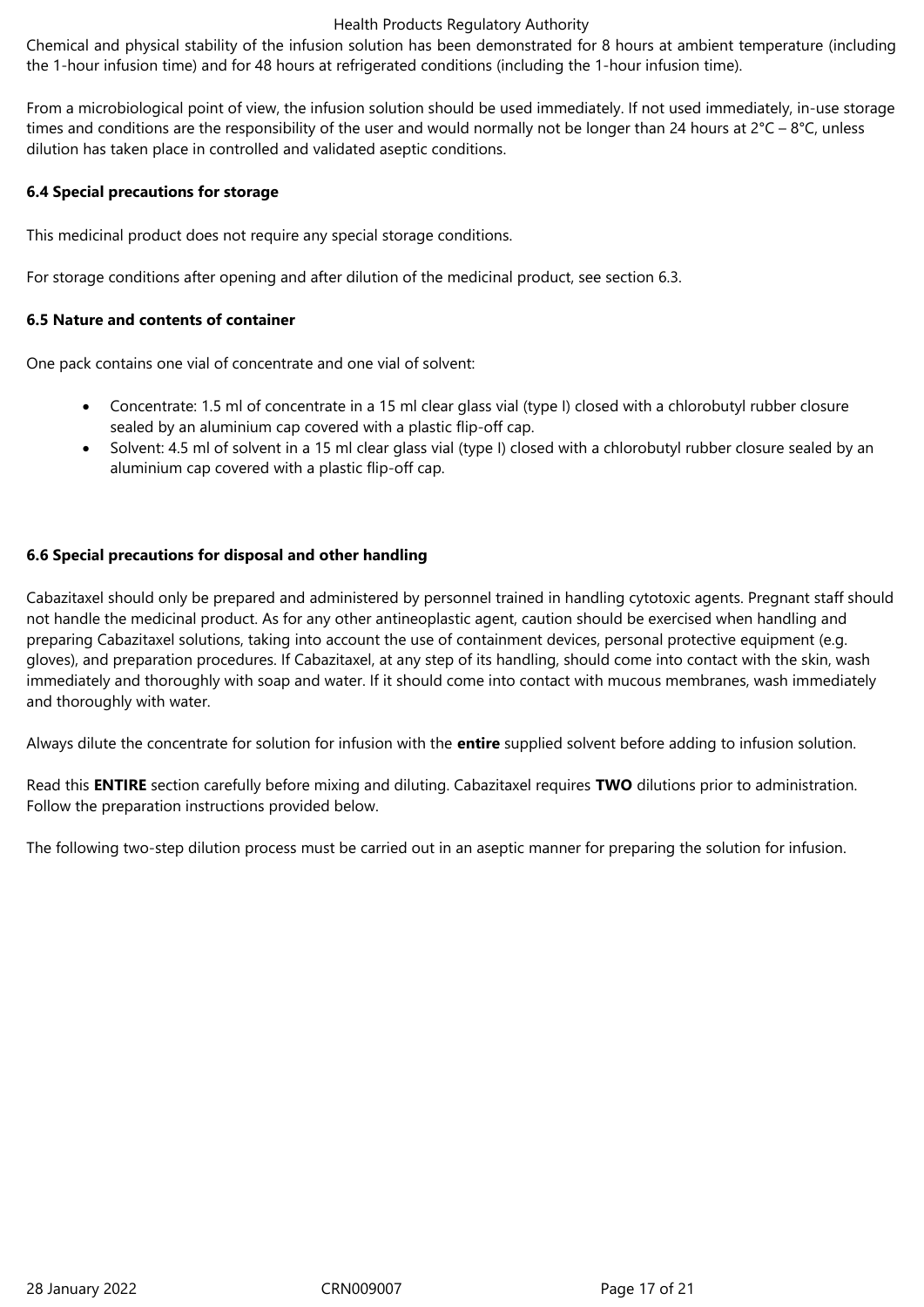# **Step 1: Initial dilution of the concentrate for solution for infusion with the supplied solvent.**

Step 1.1

Inspect the concentrate vial and the supplied solvent. The concentrate solution and the solvent should be clear practically free from particles.



Solvent vial

# Step 1.2

Using a syringe fitted with a needle, aseptically withdraw the entire contents of the supplied solvent by partially inverting the vial.



Inject the entire contents into the corresponding concentrate vial.

To limit foaming as much as possible when injecting the solvent, direct the needle onto the inside wall of the vial of concentrate solution and inject slowly.

Once reconstituted, the resultant solution contains 10 mg/ml of cabazitaxel.

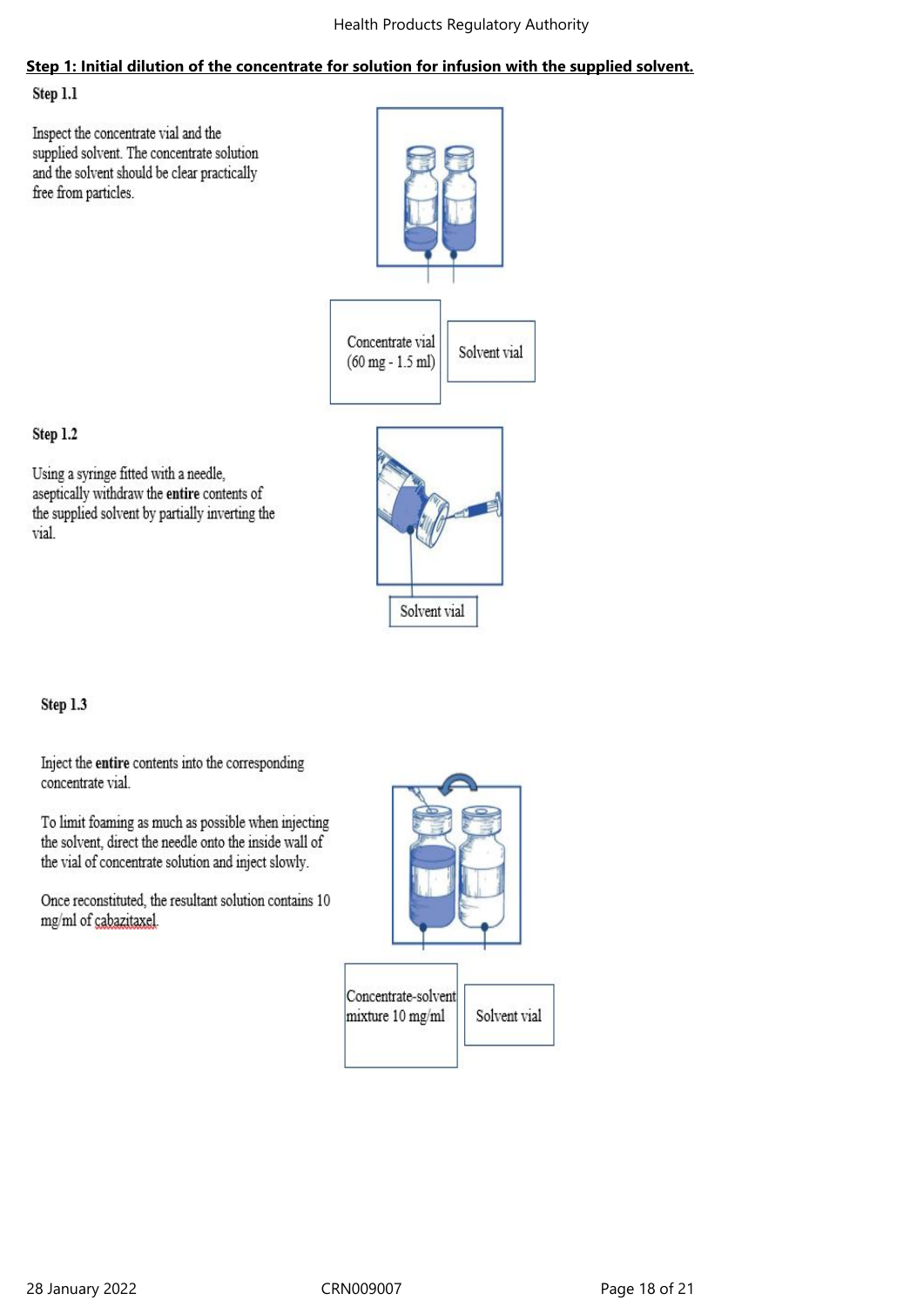# Step 1.4

Remove the syringe and needle and mix manually and gently by repeated inversions until obtaining a clear and homogeneous solution. It could take approximately 45 seconds.



mixture 10 mg/ml

# Step 1.5

Let this solution stand for approximately 5 minutes and check then that the solution is homogeneous, clear and practically free from particles.

It is normal for foam to persist after this time period.



This resulting concentrate-solvent mixture contains 10 mg/ml of cabazitaxel (at least 6 ml deliverable volume). The second dilution should be done immediately (within 1 hour) as detailed in Step 2.

More than one vial of the concentrate-solvent mixture may be necessary to administer the prescribed dose.

### Step 2: Second (final) dilution for infusion

Step 2.1

Aseptically withdraw the required amount of concentrate-solvent mixture (10 mg/ml of cabazitaxel), with a graduated syringe fitted with a needle. As an example, a dose of 45 mg Cabazitaxel would require 4.5 ml of the concentrate-solvent mixture prepared following Step 1.

Since foam may persist on the wall of the vial of this solution, following its preparation described in Step 1, it is preferable to place the needle of the syringe in the middle when extracting.